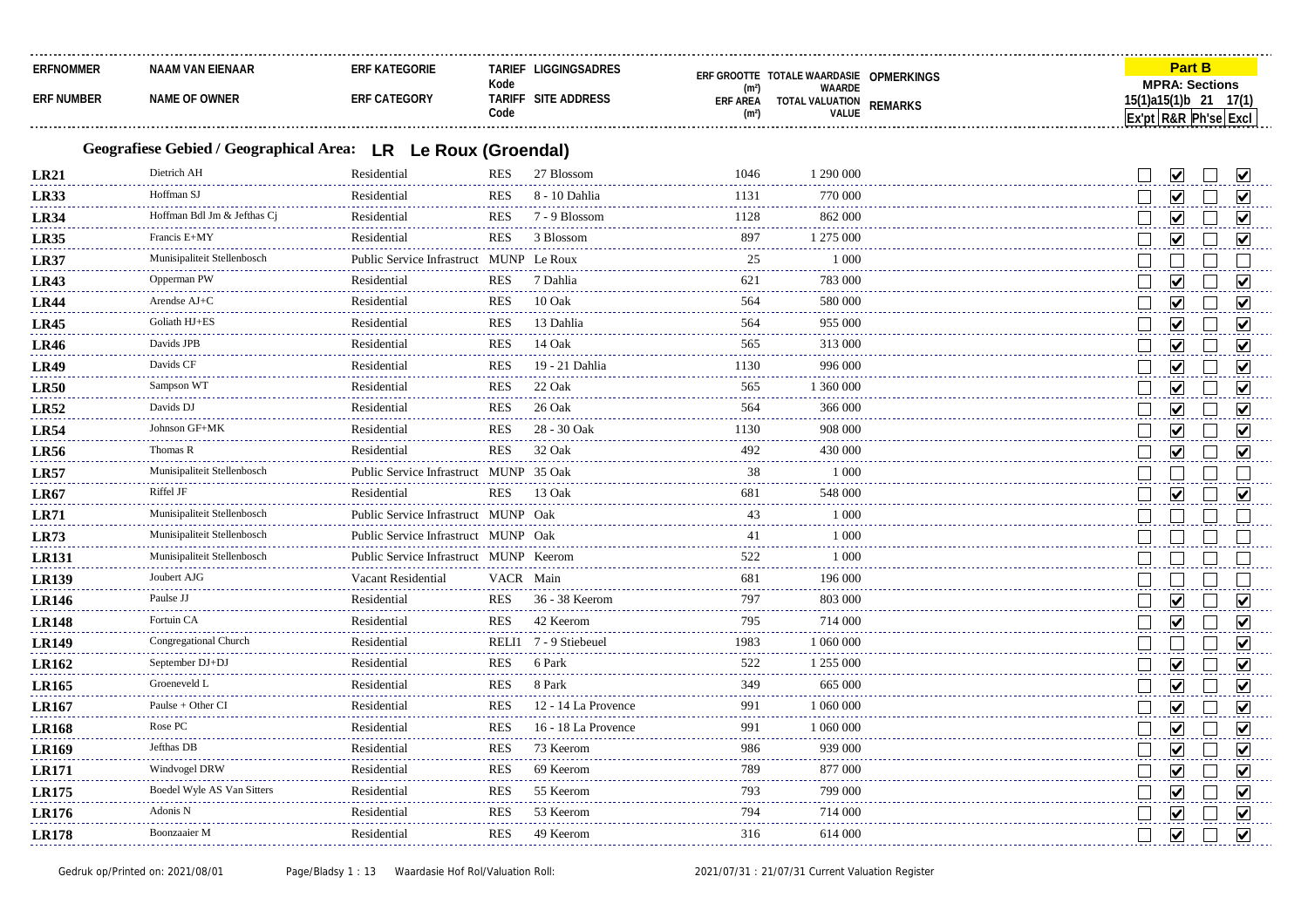| <b>ERFNOMMER</b><br><b>ERF NUMBER</b> | <b>NAAM VAN EIENAAR</b><br>NAME OF OWNER | <b>ERF KATEGORIE</b><br>ERF CATEGORY        | Kode<br>Code | TARIEF LIGGINGSADRES<br>TARIFF SITE ADDRESS | (m <sup>2</sup> )<br><b>ERF AREA</b><br>(m <sup>2</sup> ) | ERF GROOTTE TOTALE WAARDASIE OPMERKINGS<br>WAARDE<br>TOTAL VALUATION<br>VALUE | <b>REMARKS</b> | Ex'pt R&R Ph'se Excl | <b>MPRA: Sections</b><br>15(1)a15(1)b 21 17(1) | <b>Part B</b> |                             |
|---------------------------------------|------------------------------------------|---------------------------------------------|--------------|---------------------------------------------|-----------------------------------------------------------|-------------------------------------------------------------------------------|----------------|----------------------|------------------------------------------------|---------------|-----------------------------|
| <b>LR184</b>                          | Hendricks EA                             | Residential                                 | RES          | 1 La Provence                               | 997                                                       | 1 265 000                                                                     |                |                      | ⊻                                              |               | $\vert\mathbf{v}\vert$      |
| <b>LR209</b>                          | Stellenbosch Municipality                | Public Service Infrastruct MUNP Santa Rosa  |              |                                             | 11138                                                     | 10 000                                                                        |                |                      |                                                |               |                             |
| <b>LR210</b>                          | Munisipaliteit Stellenbosch              | Public Service Infrastruct MUNP Le Roux     |              |                                             | 981                                                       | 1 0 0 0                                                                       |                |                      |                                                |               |                             |
| <b>LR212</b>                          | Munisipaliteit Stellenbosch              | Public Service Infrastruct MUNP mu Le Roux  |              |                                             | 27                                                        | 1 0 0 0                                                                       |                |                      |                                                |               |                             |
| <b>LR217</b>                          | Munisipaliteit Stellenbosch              | Public Service Infrastruct MUNP La Provence |              |                                             | 12135                                                     | 1 0 0 0                                                                       |                |                      |                                                |               |                             |
| LR225                                 | Goliath EC                               | Residential                                 | RES          | 32 Dahlia                                   | 742                                                       | 776 000                                                                       |                |                      | $\overline{\mathbf{v}}$                        |               |                             |
| <b>LR226</b>                          | Pheiffer LD+AJ                           | Residential                                 | <b>RES</b>   | 30 Dahlia                                   | 684                                                       | 1 135 000                                                                     |                |                      | $\blacktriangledown$                           |               | V                           |
| <b>LR227</b>                          | Jafthas JAA                              | Residential                                 | <b>RES</b>   | 28 Dahlia                                   | 684                                                       | 1 275 000                                                                     |                |                      | $\overline{\mathbf{v}}$                        |               | ☑                           |
| <b>LR228</b>                          | Hendricks HS                             | Residential                                 | <b>RES</b>   | 29 Blossom                                  | 866                                                       | 1 420 000                                                                     |                |                      | $\blacktriangledown$                           |               | V                           |
| <b>LR233</b>                          | Munisipaliteit Stellenbosch              | <b>Business</b>                             | POS          | Stiebeuel                                   | 23515                                                     | 1 293 000                                                                     |                | V                    |                                                |               |                             |
| <b>LR234</b>                          | Munisipaliteit Stellenbosch              | Public Service Infrastruct MUNP 3 Keerom    |              |                                             | 537                                                       | 1 0 0 0                                                                       |                |                      |                                                |               |                             |
| <b>LR235</b>                          | Riffel DJ                                | Residential                                 | RES          | 18 Oak                                      | 732                                                       | 1 290 000                                                                     |                |                      | $\overline{\mathsf{v}}$                        |               | ☑                           |
| LR236                                 | <b>Riffel RG</b>                         | Residential                                 | <b>RES</b>   | 16 Oak                                      | 805                                                       | 402 500                                                                       |                |                      | ✔                                              |               | V                           |
| <b>LR239</b>                          | Jefthas RV<br>.                          | Residential                                 | <b>RES</b>   | 26 Dahlia                                   | 553                                                       | 815 000                                                                       |                |                      | ☑                                              |               | $\blacktriangledown$        |
| <b>LR240</b>                          | Solomons BN                              | Residential                                 | RES          | 24 Dahlia                                   | 553                                                       | 574 000                                                                       |                |                      | ⊻                                              |               | ☑                           |
| <b>LR241</b>                          | Schippers AN                             | Residential                                 | RES          | 22 Dahlia                                   | 553                                                       | 782 000                                                                       |                |                      | $\blacktriangledown$                           |               | V                           |
| <b>LR242</b>                          | Riffel ET                                | Residential                                 | RES          | 20 Dahlia                                   | 664                                                       | 694 000                                                                       |                |                      | $\overline{\mathbf{v}}$                        |               | ☑                           |
| <b>LR243</b>                          | Williams TL+NM<br>.                      | Residential                                 | <b>RES</b>   | 18 Dahlia                                   | 672                                                       | 776 000                                                                       |                |                      | $\overline{\mathsf{v}}$                        |               | $\overline{\mathbf{v}}$     |
| <b>LR244</b>                          | Cleophas A+R                             | Residential                                 | <b>RES</b>   | 16 Dahlia                                   | 903                                                       | 761 000                                                                       |                |                      | $\blacktriangledown$                           |               | ☑                           |
| <b>LR245</b>                          | Jacobs HC+E                              | Residential                                 | <b>RES</b>   | 15 Blossom                                  | 856                                                       | 1 085 000                                                                     |                |                      | $\blacktriangledown$                           |               | $\overline{\mathsf{v}}$     |
| <b>LR246</b>                          | De Wet SJ+R                              | Residential                                 | <b>RES</b>   | 17 Blossom                                  | 636                                                       | 943 000                                                                       |                |                      | ☑                                              |               | $\overline{\mathbf{v}}$     |
| <b>LR247</b>                          | Goliath ES                               | Residential                                 | <b>RES</b>   | 19 Blossom                                  | 629                                                       | 805 000                                                                       |                |                      | $\overline{\mathbf{v}}$                        |               | $\blacktriangledown$        |
| <b>LR248</b>                          | Boonzaaier CA+NA                         | Residential                                 | <b>RES</b>   | 21 Blossom                                  | 523                                                       | 1 045 000                                                                     |                |                      | $\overline{\mathbf{v}}$                        |               | $\overline{\mathbf{v}}$     |
| <b>LR249</b>                          | Cloete PS+M                              | Residential                                 | <b>RES</b>   | 23 Blossom                                  | 523                                                       | 694 000                                                                       |                |                      | $\blacktriangledown$                           |               | $\blacktriangledown$        |
| <b>LR250</b>                          | Hendricks JM                             | Residential                                 | <b>RES</b>   | 25 Blossom                                  | 523                                                       | 1 100 000                                                                     |                |                      | $\vert\!\vert\mathbf{v}\vert\!\vert$           |               | $\vert\bm{\mathsf{v}}\vert$ |
| <b>LR251</b>                          | Riffel ID                                | Residential                                 | <b>RES</b>   | 20 Blossom                                  | 597                                                       | 861 000                                                                       |                |                      | $\overline{\mathbf{v}}$                        |               | $\blacktriangledown$        |
| LR252                                 | Riffel LH+GZ                             | Residential                                 | <b>RES</b>   | 16 Gladiolus                                | 536                                                       | 795 000                                                                       |                |                      | $\overline{\mathbf{v}}$                        |               | ☑                           |
| LR253                                 | Johnson CM                               | Residential                                 | <b>RES</b>   | 14 Gladiolus                                | 536                                                       | 788 000                                                                       |                |                      | $\blacktriangledown$                           |               | ☑                           |
| <b>LR254</b>                          | Parks FN+CL                              | Residential                                 | <b>RES</b>   | 12 Gladiolus                                | المستملة<br>536                                           | 1 055 000                                                                     |                |                      | V                                              |               | V                           |
| <b>LR255</b>                          | Goliath SJ                               | Residential                                 | RES          | 6 Gladiolus                                 | 536                                                       | 1 290 000                                                                     |                |                      | $\vert\!\vert\mathbf{v}\vert\!\vert$           |               | ☑                           |
| <b>LR256</b>                          | BN Solomons + B Van Wyk                  | Residential                                 | <b>RES</b>   | 8 Gladiolus                                 | 556                                                       | 1 260 000                                                                     |                |                      | $\vert\!\sqrt{\vert}$                          |               | V                           |
| <b>LR257</b>                          | Munisipaliteit Stellenbosch<br>.         | Public Service Infrastruct MUNP Main        |              |                                             | 2018                                                      | 1 000                                                                         |                |                      |                                                |               |                             |
| <b>LR258</b>                          | Munisipaliteit Stellenbosch              | <b>Business</b>                             | <b>POS</b>   | 18 Blossom                                  | 958                                                       | 15 000                                                                        |                | ☑                    |                                                |               |                             |
| <b>LR259</b>                          | Williams NCA                             | Residential                                 | <b>RES</b>   | 16 Blossom                                  | .<br>510                                                  | 1 180 000                                                                     |                | $\mathbf{I}$         | $\blacktriangledown$                           |               | $\overline{\mathbf{v}}$     |
|                                       |                                          |                                             |              |                                             |                                                           |                                                                               |                |                      |                                                |               |                             |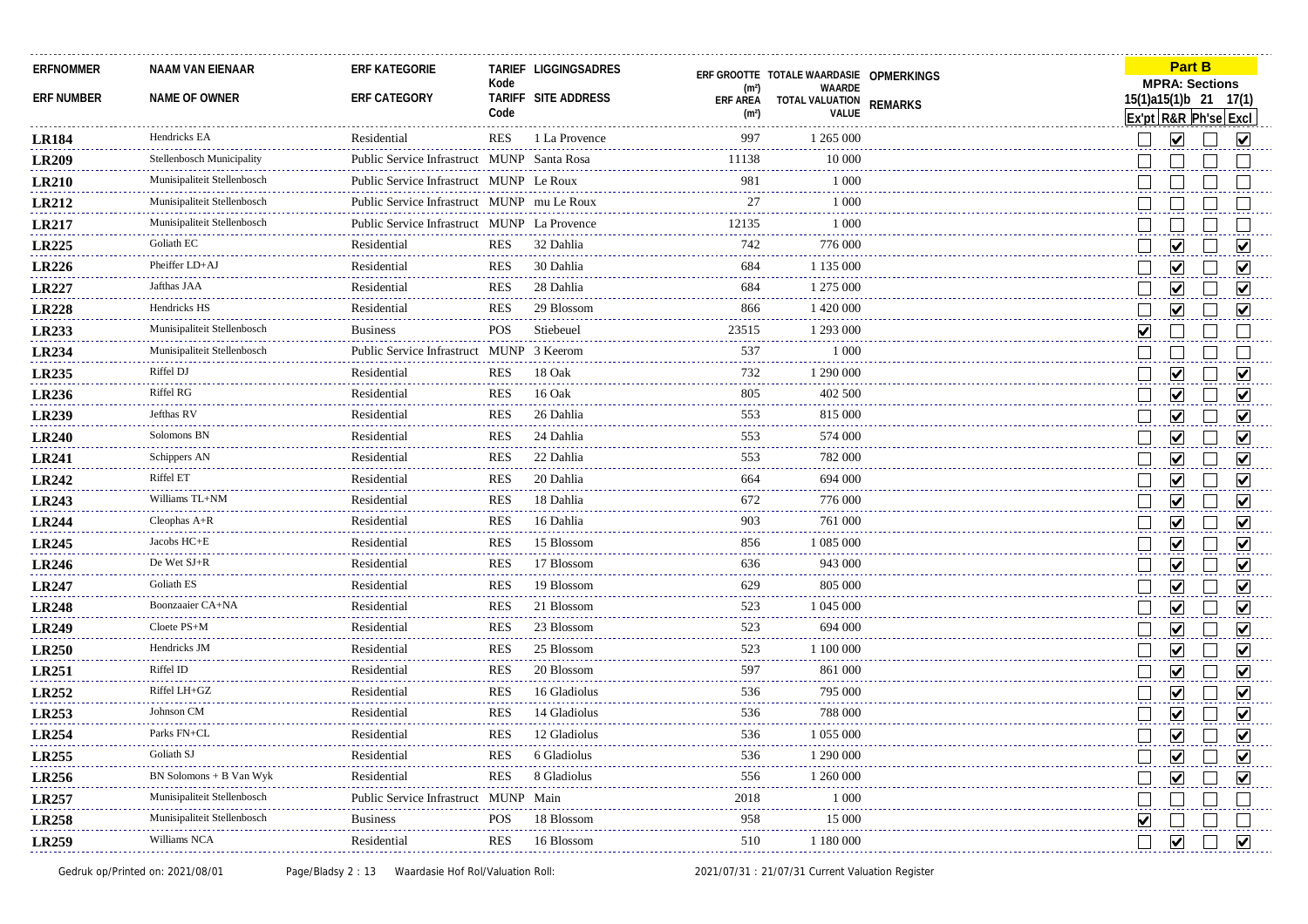| <b>ERFNOMMER</b>  | NAAM VAN EIENAAR                             | <b>ERF KATEGORIE</b>            |            | TARIEF LIGGINGSADRES   |                                      | ERF GROOTTE TOTALE WAARDASIE OPMERKINGS |                |                      | <b>Part B</b>                                  |                         |
|-------------------|----------------------------------------------|---------------------------------|------------|------------------------|--------------------------------------|-----------------------------------------|----------------|----------------------|------------------------------------------------|-------------------------|
| <b>ERF NUMBER</b> | NAME OF OWNER                                | ERF CATEGORY                    | Kode       | TARIFF SITE ADDRESS    | (m <sup>2</sup> )                    | WAARDE                                  |                |                      | <b>MPRA: Sections</b><br>15(1)a15(1)b 21 17(1) |                         |
|                   |                                              |                                 | Code       |                        | <b>ERF AREA</b><br>(m <sup>2</sup> ) | TOTAL VALUATION<br>VALUE                | <b>REMARKS</b> |                      | Ex'pt R&R Ph'se Excl                           |                         |
| <b>LR260</b>      | Beukes AC+C                                  | Residential                     | <b>RES</b> | 14 Blossom             | 510                                  | 624 000                                 |                |                      | $\blacktriangledown$                           | M                       |
| <b>LR261</b>      | Riffel AJ                                    | Residential                     | <b>RES</b> | 12 Blossom             | 510                                  | 922 000                                 |                |                      | $\blacktriangledown$                           | ☑                       |
| <b>LR262</b>      | Adonis D+UB                                  | Residential                     | <b>RES</b> | 10 Blossom             | 540                                  | 1 545 000                               |                |                      | $\vert\!\vert\mathbf{v}\vert\!\vert$           | M                       |
| <b>LR263</b>      | Groendal Properties Investment CC            | Residential                     | <b>RES</b> | 8 Blossom              | 540                                  | 1970 000                                |                |                      | V                                              | M                       |
| <b>LR264</b>      | Johannisen JSK                               | Residential                     | <b>RES</b> | 6 Blossom              | 570                                  | 728 000                                 |                |                      | $\overline{\mathsf{v}}$                        | ☑                       |
| LR265             | Davids WJ                                    | Residential                     | <b>RES</b> | 4 Blossom              | 737                                  | 1 525 000                               |                |                      | $\blacktriangledown$                           | $\blacktriangledown$    |
| <b>LR266</b>      | Van Rhyn HJ                                  | Residential                     | <b>RES</b> | 3 Gladiolus            | 702                                  | 364 000                                 |                |                      | $\overline{\mathbf{v}}$                        | V                       |
| <b>LR267</b>      | Hoffman PA                                   | Residential                     | <b>RES</b> | 5 Gladiolus            | 691                                  | 1 1 8 5 0 0 0                           |                |                      | ☑                                              | ☑                       |
| <b>LR268</b>      | Williams JJ                                  | Residential                     | <b>RES</b> | 7 Gladiolus            | 568                                  | 845 000                                 |                |                      | $\vert\!\vert\mathbf{v}\vert\!\vert$           | ⊽                       |
| <b>LR269</b>      | Cupido DJ                                    | Residential                     | <b>RES</b> | 9 Gladiolus            | 872                                  | 1 245 000                               |                |                      | $\vert\!\downarrow\!\mid$                      | M                       |
| <b>LR270</b>      | Roman GD+JS                                  | Residential                     | <b>RES</b> | 11 Gladiolus           | 904                                  | 1 045 000                               |                |                      | $\overline{\mathsf{v}}$                        | ☑                       |
| <b>LR271</b>      | Fortuin CA                                   | Residential                     | <b>RES</b> | 13 Gladiolus           | 963                                  | 1 015 000                               |                |                      | $\overline{\mathbf{v}}$                        | ⊽                       |
| LR272             | Williams MM                                  | Residential                     | <b>RES</b> | 15 Gladiolus           | 716                                  | 918 000                                 |                |                      | $\overline{\mathbf{v}}$                        | ☑                       |
| LR273             | Hoffman MM+CD                                | Residential                     | <b>RES</b> | 17 Gladiolus           | 724                                  | 773 000                                 |                |                      | $\overline{\mathbf{v}}$                        | ⊽                       |
| <b>LR274</b>      | De Wet B                                     | Residential                     | <b>RES</b> | Blossom                | 629                                  | 899 000                                 |                |                      | $\blacktriangledown$                           | $\blacktriangledown$    |
| LR275             | Jafthas TA                                   | Residential                     | <b>RES</b> | 2 Gladiolus            | 722                                  | 867 000                                 |                |                      | ☑                                              | ☑                       |
| LR276             | Carelse J<br>.                               | Residential                     | <b>RES</b> | 4 Gladiolus            | 715                                  | 1 000 000                               |                |                      | $\blacktriangledown$                           | ☑                       |
| <b>LR277</b>      | Wilson RM+F                                  | Residential                     | <b>RES</b> | 40 Le Roux             | 434                                  | 810 000                                 |                |                      | ☑                                              | ⊽                       |
| <b>LR278</b>      | Provincial Government-Western Cape           | <b>Public Service Purposes</b>  | <b>PSP</b> | Le Roux                | 22657                                | 10 985 000                              |                |                      |                                                |                         |
| <b>LR280</b>      | Munisipaliteit Stellenboscl                  | Public Service Infrastruct MUNP |            | Park                   | 1271                                 | 1 0 0 0                                 |                |                      |                                                |                         |
| <b>LR282</b>      | Carelse AM<br>.                              | Residential                     | <b>RES</b> | 4 Park                 | 764                                  | 805 000                                 |                |                      | ☑                                              | ☑                       |
| <b>LR283</b>      | Scheerlinck DJJM<br><b>*****************</b> | Residential                     | <b>RES</b> | 20 La Provence         | 428                                  | 930 000                                 |                |                      | ✔                                              | ⊽                       |
| <b>LR285</b>      | United Congregational Church                 | <b>Business</b>                 |            | RELIG 21 Stiebeuel     | 2854                                 | 2958000                                 |                |                      |                                                | ⊽                       |
| <b>LR286</b>      | Munisipaliteit Stellenbosch                  | <b>Business</b>                 |            | MUNB 23 - 25 Stiebeuel | 2950                                 | 2 426 000                               |                |                      |                                                |                         |
| <b>LR287</b>      | Gemeenskapsentrum                            | <b>Business</b>                 |            | MUNB 27 - 29 Stiebeuel | 2136                                 | 3709000                                 |                |                      |                                                |                         |
| <b>LR288</b>      | Provincial Government Of The Western Cap     | Vacant Residential              |            | VACR 31 Stiebeuel      | 1922                                 | 336 000                                 |                |                      |                                                |                         |
| <b>LR289</b>      | Munisipaliteit                               | <b>Business</b>                 | <b>POS</b> | 9 Le Roux              | 438                                  | 175 000                                 |                | $\blacktriangledown$ |                                                |                         |
| <b>LR290</b>      | Munisipaliteit Stellenbosch                  | <b>Business</b>                 |            | MUNB La Provence       | 46585                                | 21 465 000                              |                |                      |                                                |                         |
| <b>LR291</b>      | Fortuin TJ                                   | Residential                     | <b>RES</b> | 71 Keerom              | 792                                  | 919 000                                 |                |                      | ⊻                                              | M                       |
| <b>LR293</b>      | Rachel Davids-Trustees                       | Residential                     | <b>RES</b> | 51 Keerom              | 794                                  | 635 000                                 |                |                      | $\blacktriangledown$                           | $\vert\mathbf{v}\vert$  |
| <b>LR294</b>      | Williams D                                   | Residential                     | <b>RES</b> | 47 Keerom              | 629                                  | 960 000                                 |                |                      | $\blacktriangledown$                           | $\vert\mathbf{v}\vert$  |
| <b>LR295</b>      | Petersen VFC                                 | Residential                     | <b>RES</b> | 45 Keerom              | 1065                                 | 435 000                                 |                |                      | $\blacktriangledown$                           | $\blacktriangledown$    |
| <b>LR296</b>      | The Old Apostolic Church                     | <b>Business</b>                 |            | RELIG 5 La Provence    | 2520<br>-----                        | 2 027 000                               |                |                      |                                                | $\overline{\mathsf{v}}$ |
| <b>LR297</b>      | Boonzaaier JW                                | Residential                     | <b>RES</b> | 50 Keerom              | 383                                  | 1 120 000                               |                |                      | $\blacktriangledown$                           | $\overline{\mathbf{v}}$ |
|                   |                                              |                                 |            |                        |                                      |                                         |                |                      |                                                |                         |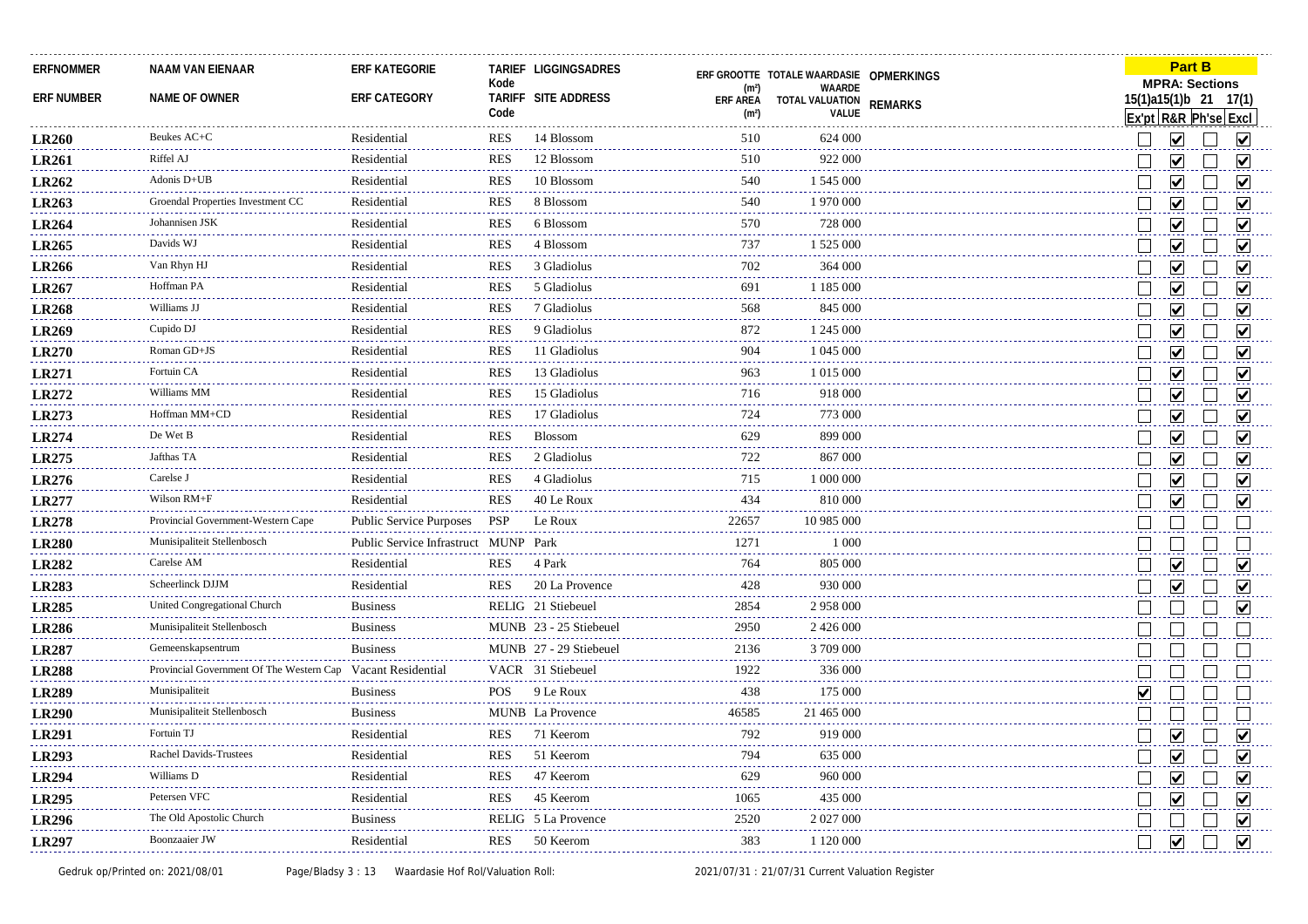| <b>ERFNOMMER</b>  | <b>NAAM VAN EIENAAR</b>     | <b>ERF KATEGORIE</b> | Kode       | TARIEF LIGGINGSADRES |                                                                                                                                                                                                                                                                                                                                                                                                     | ERF GROOTTE TOTALE WAARDASIE OPMERKINGS |                |                      | <b>Part B</b><br><b>MPRA: Sections</b> |                         |
|-------------------|-----------------------------|----------------------|------------|----------------------|-----------------------------------------------------------------------------------------------------------------------------------------------------------------------------------------------------------------------------------------------------------------------------------------------------------------------------------------------------------------------------------------------------|-----------------------------------------|----------------|----------------------|----------------------------------------|-------------------------|
| <b>ERF NUMBER</b> | NAME OF OWNER               | ERF CATEGORY         |            | TARIFF SITE ADDRESS  | (m <sup>2</sup> )<br><b>ERF AREA</b>                                                                                                                                                                                                                                                                                                                                                                | WAARDE<br>TOTAL VALUATION               | <b>REMARKS</b> |                      | 15(1)a15(1)b 21 17(1)                  |                         |
|                   |                             |                      | Code       |                      | (m <sup>2</sup> )                                                                                                                                                                                                                                                                                                                                                                                   | VALUE                                   |                |                      | Ex'pt R&R Ph'se Excl                   |                         |
| <b>LR298</b>      | Baardman N+KS               | Residential          | RES        | 48 Keerom            | 382                                                                                                                                                                                                                                                                                                                                                                                                 | 506 000                                 |                |                      | $\blacktriangledown$                   | M                       |
| <b>LR299</b>      | Van Riet JS                 | Residential          | <b>RES</b> | 46 Keerom            | 383                                                                                                                                                                                                                                                                                                                                                                                                 | 1 280 000                               |                |                      | ▽                                      | V                       |
| <b>LR300</b>      | De Bruyn JJM                | Residential          | <b>RES</b> | 44a Keerom           | 445                                                                                                                                                                                                                                                                                                                                                                                                 | 972 000                                 |                |                      | $\vert\!\vert\mathbf{v}\vert\!\vert$   | M                       |
| <b>LR301</b>      | Boonzaaier RJ+VF            | Residential          | <b>RES</b> | 34 Keerom            | 416                                                                                                                                                                                                                                                                                                                                                                                                 | 992 000                                 |                |                      | $\vert\bm{\mathsf{v}}\vert$            | M                       |
| <b>LR302</b>      | Johnson GF+MK               | Residential          | <b>RES</b> | 32 Keerom            | 416                                                                                                                                                                                                                                                                                                                                                                                                 | 845 000                                 |                |                      | V                                      | V                       |
| <b>LR303</b>      | Jacobs AI                   | Residential          | <b>RES</b> | 30 Keerom            | 416                                                                                                                                                                                                                                                                                                                                                                                                 | 895 000                                 |                |                      | $\overline{\mathbf{v}}$                | ☑                       |
| <b>LR304</b>      | Waries SL                   | Residential          | <b>RES</b> | 28 Keerom            | 416                                                                                                                                                                                                                                                                                                                                                                                                 | 731 000                                 |                |                      | ☑                                      | ⊽                       |
| <b>LR305</b>      | Bartlett J                  | Residential          | <b>RES</b> | 26 Keerom            | 498                                                                                                                                                                                                                                                                                                                                                                                                 | 671 000                                 |                |                      | ☑                                      | ☑                       |
| <b>LR308</b>      | Boonzaaier JJ               | Residential          | <b>RES</b> | 17 Stiebeuel         | 573                                                                                                                                                                                                                                                                                                                                                                                                 | 727 000                                 |                |                      | ☑                                      | ⊽                       |
| <b>LR309</b>      | Hendricks N+MBL             | Residential          | <b>RES</b> | 19 Stiebeuel         | 389                                                                                                                                                                                                                                                                                                                                                                                                 | 1 050 000                               |                |                      | $\blacktriangledown$                   | ⊽                       |
| <b>LR310</b>      | Nomdoe J                    | Residential          | <b>RES</b> | 13 La Provence       | 390                                                                                                                                                                                                                                                                                                                                                                                                 | 1 100 000                               |                |                      | $\blacktriangledown$                   | ☑                       |
| <b>LR311</b>      | Groenewald PA               | Residential          | <b>RES</b> | 11 La Provence       | 390                                                                                                                                                                                                                                                                                                                                                                                                 | 807 000                                 |                |                      | $\vert\!\vert\mathbf{v}\vert\!\vert$   | M                       |
| <b>LR312</b>      | Meyer IM                    | Residential          | <b>RES</b> | 9 La Provence        | 390                                                                                                                                                                                                                                                                                                                                                                                                 | 1 225 000                               |                |                      | $\blacktriangledown$                   | M                       |
| <b>LR313</b>      | Van Der Berg CD+DG          | Residential          | <b>RES</b> | 7 La Provence        | 390                                                                                                                                                                                                                                                                                                                                                                                                 | 992 000                                 |                |                      | $\overline{\mathbf{v}}$                | ☑                       |
| <b>LR316</b>      | Munisipaliteit Stellenboscl | <b>Business</b>      | POS        | 20 Keerom            | 754                                                                                                                                                                                                                                                                                                                                                                                                 | 136 000                                 |                | $\blacktriangledown$ |                                        |                         |
| <b>LR317</b>      | Mccluskey D                 | Residential          | <b>RES</b> | 3 Stiebeuel          | 593                                                                                                                                                                                                                                                                                                                                                                                                 | 1 235 000                               |                |                      | $\blacktriangledown$                   | M                       |
| <b>LR318</b>      | De Wet TM                   | Residential          | <b>RES</b> | 5 Stiebeuel          | 446                                                                                                                                                                                                                                                                                                                                                                                                 | 998 000                                 |                |                      | $\overline{\mathbf{v}}$                | $\overline{\mathsf{v}}$ |
| <b>LR319</b>      | Young TN+CC                 | Residential          | <b>RES</b> | 11 Stiebeuel         | 958                                                                                                                                                                                                                                                                                                                                                                                                 | 1 140 000                               |                |                      | $\overline{\mathbf{v}}$                | ☑                       |
| <b>LR320</b>      | Fortuin HM                  | Residential          | <b>RES</b> | 13 Stiebeuel         | 510                                                                                                                                                                                                                                                                                                                                                                                                 | 1 095 000                               |                |                      | ☑                                      | $\overline{\mathsf{v}}$ |
| <b>LR321</b>      | Blaauw AJ                   | Residential          | <b>RES</b> | 15 Stiebeuel         | 486                                                                                                                                                                                                                                                                                                                                                                                                 | 791 000                                 |                |                      | ☑                                      | ☑                       |
| LR322             | Jephta PJC                  | Residential          | <b>RES</b> | 43 Keerom            | 496                                                                                                                                                                                                                                                                                                                                                                                                 | 855 000                                 |                |                      | $\blacktriangledown$                   | ☑                       |
| LR323             | Bougaardt J+MM              | Residential          | <b>RES</b> | 41 Keerom            | 376                                                                                                                                                                                                                                                                                                                                                                                                 | 628 000                                 |                |                      | ☑                                      | ☑                       |
| LR324             | Williams J+RY               | Residential          | <b>RES</b> | 39 Keerom            | 376<br>$\frac{1}{2} \left( \frac{1}{2} \right) \left( \frac{1}{2} \right) \left( \frac{1}{2} \right) \left( \frac{1}{2} \right)$                                                                                                                                                                                                                                                                    | 666 000                                 |                |                      | $\overline{\mathsf{v}}$                | ☑                       |
| LR325             | Fischer F+C                 | Residential          | <b>RES</b> | 37 Keerom            | 376                                                                                                                                                                                                                                                                                                                                                                                                 | 809 000                                 |                |                      | $\overline{\mathbf{v}}$                | ☑                       |
| <b>LR326</b>      | Jafthas AJ+ES               | Residential          | <b>RES</b> | 35 Keerom            | 376<br>$\frac{1}{2} \frac{1}{2} \frac{1}{2} \frac{1}{2} \frac{1}{2} \frac{1}{2} \frac{1}{2} \frac{1}{2} \frac{1}{2} \frac{1}{2} \frac{1}{2} \frac{1}{2} \frac{1}{2} \frac{1}{2} \frac{1}{2} \frac{1}{2} \frac{1}{2} \frac{1}{2} \frac{1}{2} \frac{1}{2} \frac{1}{2} \frac{1}{2} \frac{1}{2} \frac{1}{2} \frac{1}{2} \frac{1}{2} \frac{1}{2} \frac{1}{2} \frac{1}{2} \frac{1}{2} \frac{1}{2} \frac{$ | 815 000                                 |                |                      | $\overline{\mathbf{v}}$                | ☑                       |
| LR327             | Boonzaaier M+R              | Residential          | <b>RES</b> | 33 Keerom            | 376                                                                                                                                                                                                                                                                                                                                                                                                 | 914 000                                 |                |                      | ▽                                      | $\blacktriangledown$    |
| <b>LR328</b>      | Hoffman A                   | Residential          | <b>RES</b> | 31 Keerom            | 376                                                                                                                                                                                                                                                                                                                                                                                                 | 608 000                                 |                |                      | $\vert\bm{\mathsf{v}}\vert$            | M                       |
| <b>LR329</b>      | Jacobs AJ+FM                | Residential          | <b>RES</b> | 29 Keerom            | 376                                                                                                                                                                                                                                                                                                                                                                                                 | 662 000                                 |                |                      | $\overline{\mathbf{v}}$                | ☑                       |
| <b>LR330</b>      | Kolbie A+C                  | Residential          | <b>RES</b> | 27 Keerom            | 376<br>$\sim$ $\sim$ $\sim$ $\sim$                                                                                                                                                                                                                                                                                                                                                                  | 599 000                                 |                |                      | $\blacktriangledown$                   | M                       |
| <b>LR331</b>      | Adonis A+TA                 | Residential          | <b>RES</b> | 25 Keerom            | 376                                                                                                                                                                                                                                                                                                                                                                                                 | 744 000                                 |                |                      | $\overline{\mathbf{v}}$                | $\overline{\mathbf{v}}$ |
| <b>LR332</b>      | Isaacs HD+EM                | Residential          | <b>RES</b> | 23 Keerom            | 477                                                                                                                                                                                                                                                                                                                                                                                                 | 1 180 000                               |                |                      | $\overline{\mathbf{v}}$                | $\overline{\mathbf{v}}$ |
| <b>LR333</b>      | Boonzaaier JJ+E             | Residential          | <b>RES</b> | 21 Keerom            | 477                                                                                                                                                                                                                                                                                                                                                                                                 | 790 000                                 |                |                      | $\overline{\mathbf{v}}$                | $\overline{\mathbf{v}}$ |
| <b>LR334</b>      | Moos DJ                     | Residential          | <b>RES</b> | 19 Keerom            | 477                                                                                                                                                                                                                                                                                                                                                                                                 | 846 000                                 |                |                      | $\blacktriangledown$                   | $\overline{\mathbf{v}}$ |
| <b>LR335</b>      | Jacobs A+GF                 | Residential          | <b>RES</b> | 17 Keerom            | 477                                                                                                                                                                                                                                                                                                                                                                                                 | 701 000                                 |                |                      | $\overline{\mathbf{v}}$                | $\overline{\mathbf{v}}$ |
|                   |                             |                      |            |                      |                                                                                                                                                                                                                                                                                                                                                                                                     |                                         |                |                      |                                        |                         |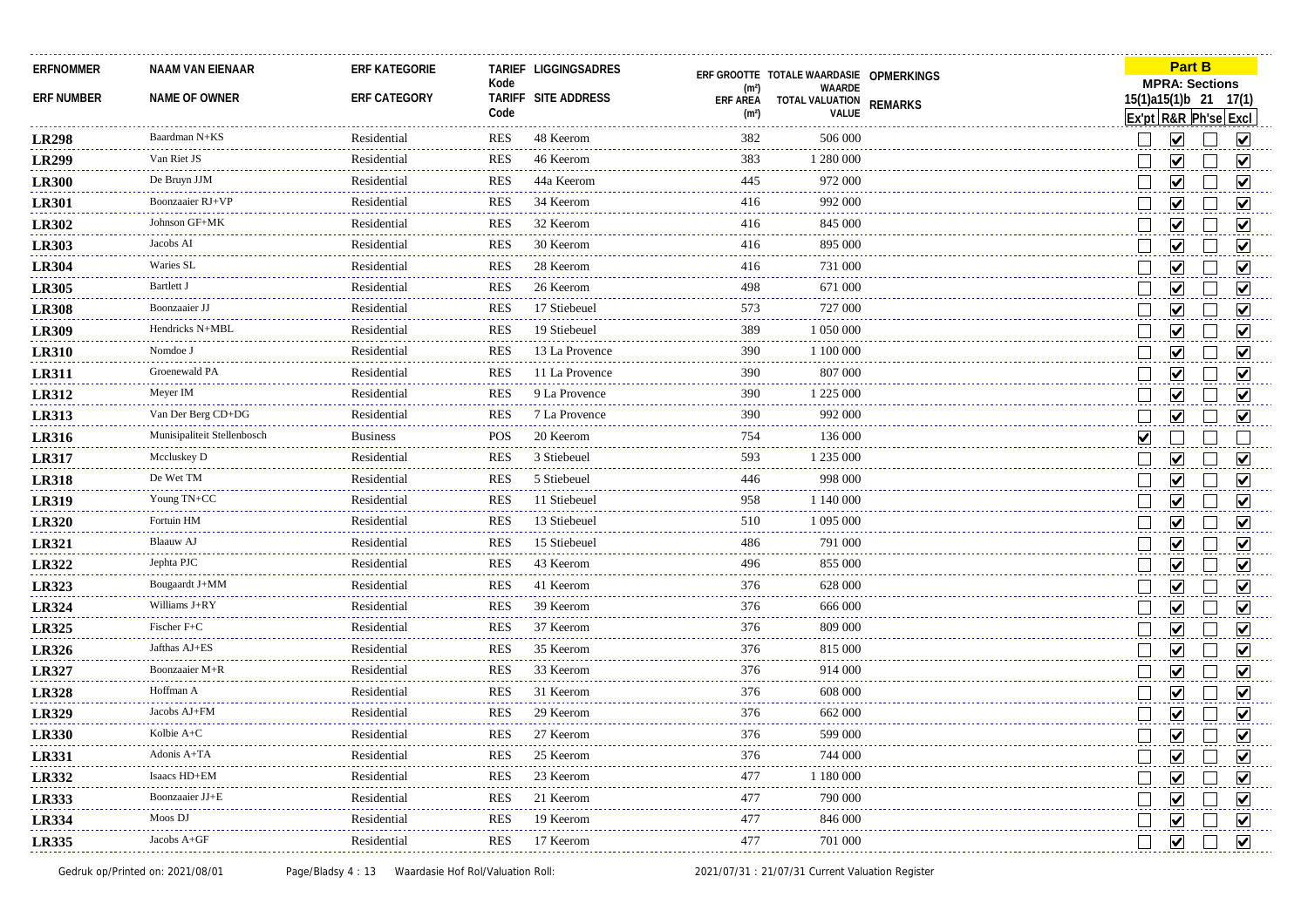| <b>ERFNOMMER</b>  | NAAM VAN EIENAAR                      | <b>ERF KATEGORIE</b>                   | Kode       | TARIEF LIGGINGSADRES | (m <sup>2</sup> )             | ERF GROOTTE TOTALE WAARDASIE OPMERKINGS<br>WAARDE |                |        | <b>Part B</b><br><b>MPRA: Sections</b>  |                         |  |
|-------------------|---------------------------------------|----------------------------------------|------------|----------------------|-------------------------------|---------------------------------------------------|----------------|--------|-----------------------------------------|-------------------------|--|
| <b>ERF NUMBER</b> | <b>NAME OF OWNER</b>                  | ERF CATEGORY                           | Code       | TARIFF SITE ADDRESS  | ERF AREA<br>(m <sup>2</sup> ) | TOTAL VALUATION<br>VALUE                          | <b>REMARKS</b> |        | 15(1)a15(1)b 21<br>Ex'pt R&R Ph'se Excl | 17(1)                   |  |
| <b>LR336</b>      | Jefthas LC+YR                         | Residential                            | <b>RES</b> | 15 Keerom            | 477                           | 795 000                                           |                |        | $\overline{\mathbf{v}}$                 | ☑                       |  |
| <b>LR337</b>      | De Jongh JM                           | Residential                            | <b>RES</b> | 13 Keerom            | 477                           | 779 000                                           |                |        | ▽                                       | ☑                       |  |
| <b>LR338</b>      | Munisipaliteit                        | <b>Business</b>                        | POS        | 11 Keerom            | 309                           | 31 000                                            |                | M      |                                         |                         |  |
| <b>LR339</b>      | Munisipaliteit Stellenbosch           | Public Service Infrastruct MUNP Keerom |            |                      | 627                           | 1 0 0 0                                           |                |        |                                         |                         |  |
| <b>LR340</b>      | Wes-Kaapse Streeksdienste             | Public Service Infrastruct MUNP Main   |            |                      | 748                           | 1 0 0 0                                           |                |        |                                         |                         |  |
| <b>LR341</b>      | Hoffman AJJ                           | Residential                            | <b>RES</b> | 25 La Provence       | 731                           | 1 120 000                                         |                |        | $\vert\bm{\mathsf{v}}\vert$             | V                       |  |
| <b>LR342</b>      | Hoffman JS                            | Residential                            | <b>RES</b> | 23 La Provence       | 722                           | 886 000                                           |                |        | ☑                                       | V                       |  |
| LR343             | Juries J                              | Residential                            | <b>RES</b> | 21 La Provence       | 569                           | 821 000                                           |                |        | $\blacktriangledown$                    | ☑                       |  |
| <b>LR344</b>      | <b>Boonzaaier TJ+AA</b>               | Residential                            | <b>RES</b> | 19 La Provence       | 519                           | 947 000                                           |                |        | ☑                                       | ☑                       |  |
| <b>LR345</b>      | Reformed Old Apostolic Church         | Residential                            | <b>RES</b> | 17 La Provence       | 521                           | 920 000                                           |                |        | ☑                                       | ⊽                       |  |
| <b>LR346</b>      | Davids A+EG                           | Residential                            | <b>RES</b> | 14 Stiebeuel         | 513                           | 626 000                                           |                |        | ⊻                                       | ✔                       |  |
| <b>LR348</b>      | Windvogel DR+GE                       | Residential                            | <b>RES</b> | 5 Keerom             | 671                           | 680 000                                           |                |        | ☑                                       | ☑                       |  |
| <b>LR349</b>      | Van Der Berg DJ                       | Residential                            | <b>RES</b> | 12 Stiebeuel         | 567                           | 1 130 000                                         |                |        | $\blacktriangledown$                    | ☑                       |  |
| <b>LR350</b>      | Van Der Berg AF                       | Residential                            | <b>RES</b> | 10 Stiebeuel         | 580                           | 807 000                                           |                |        | $\vert\!\downarrow\!\vert$              | M                       |  |
| <b>LR351</b>      | Jefthas J+E                           | Residential                            | <b>RES</b> | 8 Stiebeuel          | 580                           | 750 000                                           |                |        | $\overline{\mathbf{v}}$                 | ☑                       |  |
| <b>LR352</b>      | Van Sitters SC                        | Residential                            | <b>RES</b> | 6 Stiebeuel          | 580                           | 992 000                                           |                |        | ☑                                       | ☑                       |  |
| <b>LR353</b>      | Beukes + T Juries AC+L<br><u>.</u>    | Residential                            | <b>RES</b> | 4 Stiebeuel          | 580                           | 666 000                                           |                |        | $\blacktriangledown$                    | ☑                       |  |
| <b>LR354</b>      | De Jager PS                           | Residential                            | <b>RES</b> | 2 Stiebeuel          | 604                           | 912 000                                           |                |        | ☑                                       | V                       |  |
| <b>LR355</b>      | Hoffman DIS+M<br>.                    | Residential                            | <b>RES</b> | 16 Keerom            | 1079                          | 975 000                                           |                |        | ☑                                       | $\overline{\mathbf{v}}$ |  |
| <b>LR356</b>      | Collins CC+SW                         | Residential                            | <b>RES</b> | 14 Keerom            | 741                           | 590 000                                           |                |        | $\overline{\mathbf{v}}$                 | ⊽                       |  |
| <b>LR357</b>      | Roziers JJ+FM                         | Residential                            | <b>RES</b> | 12 Keerom            | 735                           | 959 000                                           |                |        | $\blacktriangledown$                    | ☑                       |  |
| <b>LR358</b>      | Daniels AD+E                          | Residential                            | <b>RES</b> | 10 Keerom            | 651                           | 726 000                                           |                |        | $\blacktriangledown$                    | $\overline{\mathsf{v}}$ |  |
| <b>LR359</b>      | Jefthas TJ                            | Residential                            | <b>RES</b> | 8 Keerom             | 657                           | 860 000                                           |                |        | $\overline{\mathsf{v}}$                 | $\blacktriangledown$    |  |
| <b>LR360</b>      | Jafthas A                             | Residential                            | <b>RES</b> | 6 Keerom             | 682                           | 798 000                                           |                |        | $\overline{\mathbf{v}}$                 | ☑                       |  |
| <b>LR361</b>      | Williams A+C                          | Residential                            | <b>RES</b> | 4 Keerom             | 934                           | 906 000                                           |                |        | $\overline{\mathbf{v}}$                 | $\blacktriangledown$    |  |
| LR363             | Goliath HJ                            | <b>Business</b>                        | <b>BUS</b> | 9 Mark               | 600                           | 1 886 000                                         |                |        |                                         |                         |  |
| LR364             | Baardman N+KS                         | <b>Business</b>                        | <b>BUS</b> | 7 Mark               | 600                           | 971 000                                           |                |        |                                         |                         |  |
| LR365             | Refer/Verwys SS Franschhoek IT Centre | <b>Business</b>                        | <b>BUS</b> | 5 Mark               | 905                           | $\overline{0}$                                    |                |        |                                         |                         |  |
| <b>LR366</b>      | Munisipaliteit Stellenbosch           | <b>Business</b>                        |            | MUNB 2 Main          | 1612                          | 457 000                                           |                |        |                                         |                         |  |
| <b>LR367</b>      | Munisipaliteit Stellenbosch<br>.      | Public Service Infrastruct MUNP Main   |            |                      | 4378                          | 1 0 0 0                                           |                |        |                                         |                         |  |
| <b>LR368</b>      | Munisipaliteit                        | <b>Business</b>                        | <b>POS</b> | Mark                 | 4468                          | 223 000                                           |                | V      |                                         |                         |  |
| LR372             | Johnson LH                            | Residential                            | <b>RES</b> | 24 Le Roux           | 479                           | 1 445 000                                         |                | $\sim$ | $\blacktriangledown$                    | $\overline{\mathbf{v}}$ |  |
| <b>LR373</b>      | Goliath LM+LH                         | Residential                            | <b>RES</b> | 26 Le Roux           | 651                           | 1 155 000                                         |                |        | $\blacktriangledown$                    | $\blacktriangledown$    |  |
| LR374             | Fischer F                             | Residential                            | <b>RES</b> | 8 Oak                | 566                           | 937 000                                           |                | I.     | $\blacktriangledown$                    | $\overline{\mathbf{v}}$ |  |
|                   |                                       |                                        |            |                      |                               |                                                   |                |        |                                         |                         |  |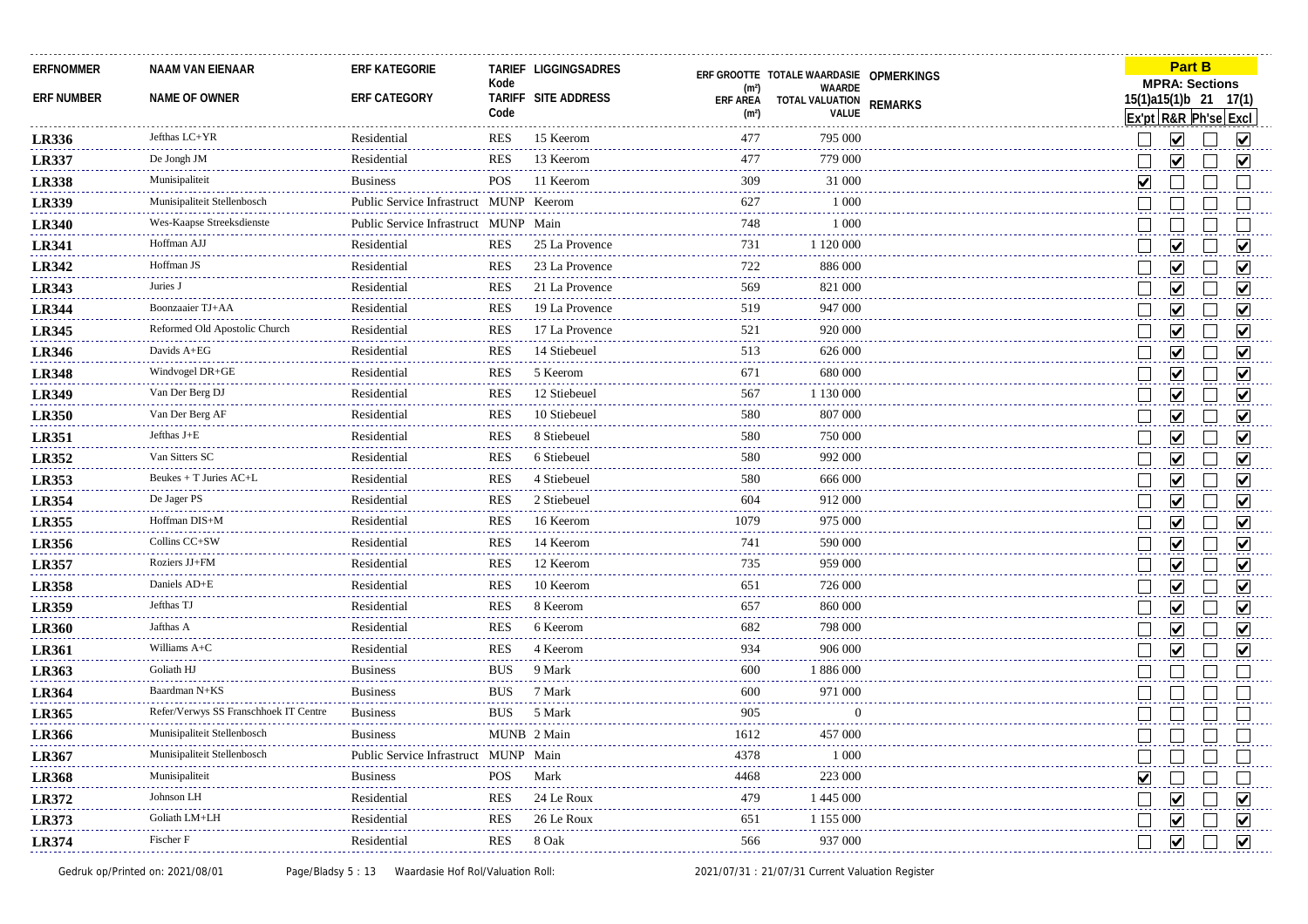| <b>ERFNOMMER</b>  | <b>NAAM VAN EIENAAR</b>                  | <b>ERF KATEGORIE</b> | Kode       | TARIEF LIGGINGSADRES | (m <sup>2</sup> )                    | ERF GROOTTE TOTALE WAARDASIE OPMERKINGS<br><b>WAARDE</b> |                | <b>Part B</b><br><b>MPRA: Sections</b>                 |                         |
|-------------------|------------------------------------------|----------------------|------------|----------------------|--------------------------------------|----------------------------------------------------------|----------------|--------------------------------------------------------|-------------------------|
| <b>ERF NUMBER</b> | NAME OF OWNER                            | ERF CATEGORY         | Code       | TARIFF SITE ADDRESS  | <b>ERF AREA</b><br>(m <sup>2</sup> ) | TOTAL VALUATION<br>VALUE                                 | <b>REMARKS</b> | 15(1)a15(1)b 21 17(1)<br>Ex'pt R&R Ph'sel Excl         |                         |
| <b>LR377</b>      | Chen Y                                   | <b>Business</b>      | <b>BUS</b> | 30 Stiebeuel         | 944                                  | 1 254 000                                                |                |                                                        |                         |
| <b>LR378</b>      | Goliath JSD                              | <b>Business</b>      | <b>BUS</b> | 28 Stiebeuel         | 534                                  | 1 443 000                                                |                |                                                        |                         |
|                   |                                          | Residential          | <b>RES</b> |                      | Flats                                | 757 000                                                  |                | $\blacktriangledown$                                   | $\blacktriangledown$    |
| <b>LR380</b>      | WI Tarentaal + SD Wicomb                 | Residential          | <b>RES</b> | 8 Le Roux            | 502                                  | 1 060 000                                                |                | ☑                                                      | ⊽                       |
| <b>LR381</b>      | Hoffman CAM+J                            | Residential          | <b>RES</b> | 1 - 5 Santa Rosa     | 1015                                 | 867 000                                                  |                | $\blacktriangledown$                                   | ⊽                       |
| <b>LR382</b>      | Boonzaaier W+A                           | Residential          | <b>RES</b> | 19 Santa Rosa        | 444                                  | 752 000                                                  |                | ☑                                                      | ☑                       |
| <b>LR383</b>      | Carelse HCC                              | Residential          | <b>RES</b> | 1 Hermitage          | 266                                  | 474 000                                                  |                | ☑<br>$\sim$                                            | ⊽                       |
| <b>LR384</b>      | Williams-Kleinsmidt EC                   | Residential          | <b>RES</b> | 3 Hermitage          | 262                                  | 645 000                                                  |                | ☑                                                      | ⋁                       |
| <b>LR385</b>      | Hoffman L                                | Residential          | <b>RES</b> | 5 Hermitage          | 259                                  | 727 000                                                  |                | $\blacktriangledown$                                   | ☑                       |
| <b>LR386</b>      | Jefthas DC                               | Residential          | <b>RES</b> | 7 Hermitage          | 258                                  | 695 000                                                  |                | $\blacktriangledown$                                   | $\blacktriangledown$    |
| <b>LR387</b>      | Davids MVP+J                             | Residential          | <b>RES</b> | 9 Hermitage          | 258                                  | 300 000                                                  |                | ☑                                                      | ⊽                       |
| <b>LR388</b>      | John J                                   | Residential          | <b>RES</b> | 11 Hermitage         | 260                                  | 300 500                                                  |                | $\blacktriangledown$                                   | $\blacktriangledown$    |
| <b>LR389</b>      | La Hoe D+D                               | Residential          | <b>RES</b> | 13 Hermitage         | 258                                  | 721 000                                                  |                | $\blacktriangledown$                                   | ☑                       |
| <b>LR390</b>      | Steyn HJ                                 | Residential          | <b>RES</b> | 15 Hermitage         | 259                                  | 459 000                                                  |                | $\blacktriangledown$                                   | ☑                       |
| <b>LR391</b>      | Davids WGR+E<br>.                        | Residential          | <b>RES</b> | 17 Hermitage         | 258                                  | 685 000                                                  |                | $\vert\bm{\mathsf{v}}\vert$                            | M                       |
| <b>LR392</b>      | Du Preez G+RMH                           | Residential          | <b>RES</b> | 19 Hermitage         | 259                                  | 459 000                                                  |                | $\blacktriangledown$                                   | ☑                       |
| <b>LR393</b>      | Davids FJ+EE                             | Residential          | <b>RES</b> | 21 Hermitage         | 259                                  | 459 000                                                  |                | $\blacktriangledown$                                   | V                       |
| <b>LR394</b>      | Jacobs JJ                                | Residential          | <b>RES</b> | 23 Hermitage         | 257                                  | 458 000                                                  |                | $\blacktriangledown$                                   | ✔                       |
| <b>LR395</b>      | Davids NG+WP                             | Residential          | <b>RES</b> | 25 Hermitage         | 259                                  | 654 000                                                  |                | $\blacktriangledown$                                   | ☑                       |
| <b>LR396</b>      | Silke S                                  | Residential          | <b>RES</b> | 27 Hermitage         | 258                                  | 740 000                                                  |                | $\blacktriangledown$                                   | $\blacktriangledown$    |
| <b>LR397</b>      | Hartogh C+SM                             | Residential          | <b>RES</b> | 29 Hermitage         | 259                                  | 561 000                                                  |                | $\overline{\mathsf{v}}$                                | ☑                       |
| <b>LR398</b>      | Williams PA                              | Residential          | <b>RES</b> | 31 Hermitage         | 258                                  | 300 000                                                  |                | $\overline{\mathbf{v}}$                                | $\overline{\mathbf{v}}$ |
| <b>LR399</b>      | Claassen P                               | Residential          | <b>RES</b> | 33 Hermitage         | 259                                  | 633 000                                                  |                | $\overline{\mathbf{v}}$                                | $\blacktriangledown$    |
| <b>LR400</b>      | Groenewald J+AE<br><u>.</u>              | Residential          | <b>RES</b> | 35 Hermitage         | 259                                  | 620 000                                                  |                | $\overline{\mathbf{v}}$                                | ☑                       |
| <b>LR401</b>      | Cupido DD+SE                             | Residential          | <b>RES</b> | 37 Hermitage         | 258                                  | 585 000                                                  |                | $\blacktriangledown$                                   | $\blacktriangledown$    |
| <b>LR402</b>      | September MF+CE                          | Residential          | <b>RES</b> | 39 Hermitage         | 262<br>$\omega$ is $\omega$ in       | 301 000                                                  |                | $\blacktriangledown$                                   | $\blacktriangledown$    |
| <b>LR403</b>      | Hendricks + Others SA+M                  | Residential          | <b>RES</b> | 32 Hermitage         | 296                                  | 679 000                                                  |                | $\blacktriangledown$                                   | $\overline{\mathbf{v}}$ |
| <b>LR404</b>      | Hendricks SA+M                           | Residential          | <b>RES</b> | 30 Hermitage         | 294                                  | 807 000                                                  |                | $\blacktriangledown$<br>$\overline{\phantom{0}}$       | $\blacktriangledown$    |
| <b>LR405</b>      | Counter $KE+R$                           | Residential          | <b>RES</b> | 28 Hermitage         | 332                                  | 317 000                                                  |                | $\overline{\mathbf{v}}$                                | $\overline{\mathbf{v}}$ |
| <b>LR406</b>      | Hendricks N+MBL                          | Residential          | <b>RES</b> | 26 Hermitage         | 326                                  | 850 000                                                  |                | $\blacktriangledown$                                   | $\blacktriangledown$    |
| <b>LR407</b>      | Lewis $J+M$                              | Residential          | <b>RES</b> | 24 Hermitage         | 323                                  | 621 000                                                  |                | $\blacktriangledown$<br>$\sim$                         | $\blacktriangledown$    |
| <b>LR408</b>      | Gangile V+NC                             | Residential          | <b>RES</b> | 22 Hermitage         | 328                                  | 637 000                                                  |                | $\blacktriangledown$                                   | ☑                       |
| <b>LR409</b>      | Inchmarnock Estate (Proprietary) Limited | Residential          | <b>RES</b> | 32a Oak              | 456                                  | 1 025 000                                                |                | $\overline{\mathbf{v}}$<br>$\mathcal{L}_{\mathcal{A}}$ | ☑                       |
| <b>LR410</b>      | Bothma AH                                | <b>Business</b>      | <b>BUS</b> | 32 Stiebeuel         | 2057                                 | 3 179 000                                                |                | $\vert$ $\vert$                                        |                         |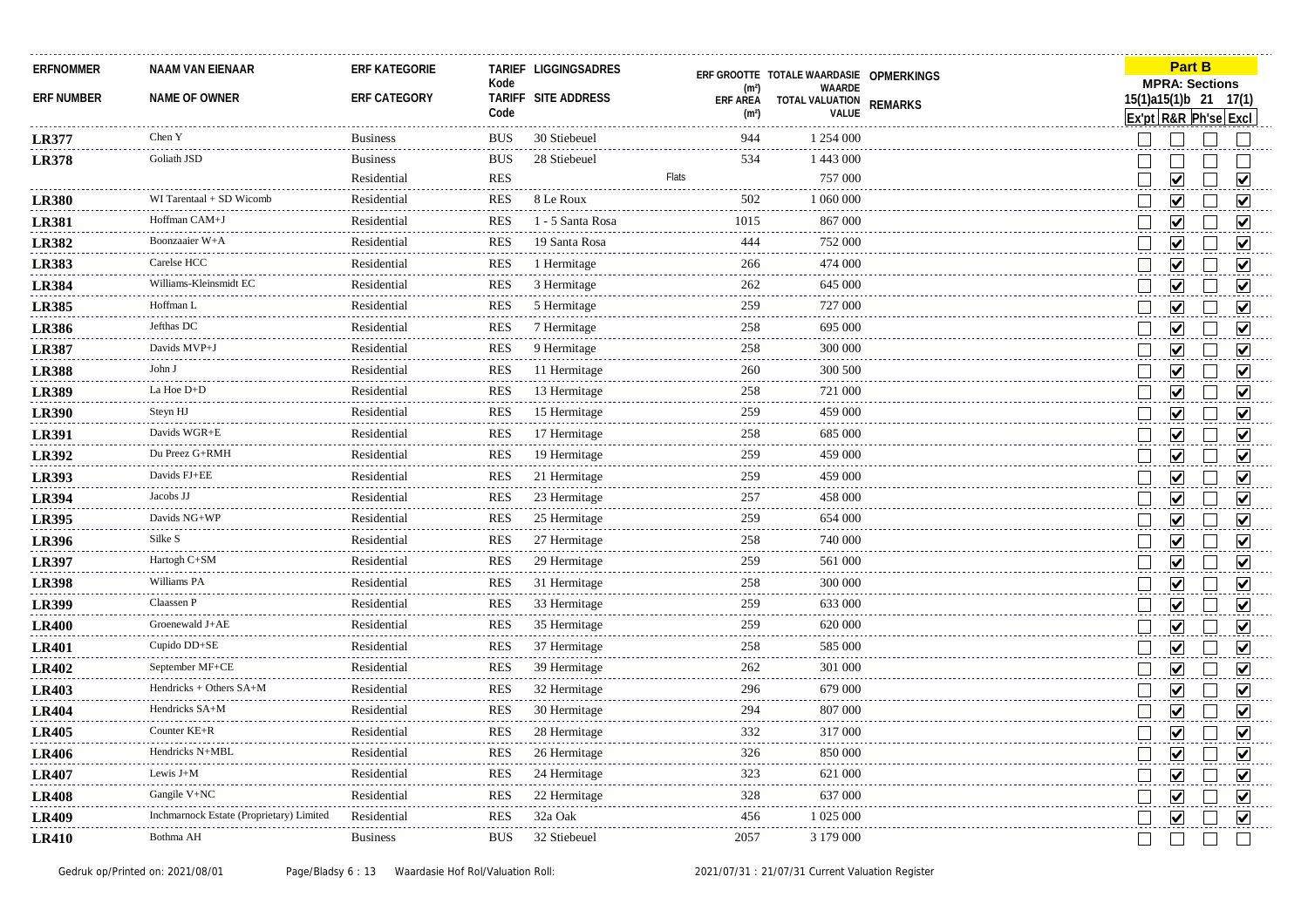| ERFNOMMER<br><b>ERF NUMBER</b> | <b>NAAM VAN EIENAAR</b><br>NAME OF OWNER              | <b>ERF KATEGORIE</b><br>ERF CATEGORY    | Kode<br>Code | TARIEF LIGGINGSADRES<br>TARIFF SITE ADDRESS | (m <sup>2</sup> )<br>ERF AREA<br>(m <sup>2</sup> )                                                                                                                                                                                                                                                                                                                                                 | ERF GROOTTE TOTALE WAARDASIE OPMERKINGS<br>WAARDE<br>TOTAL VALUATION<br>VALUE | <b>REMARKS</b> |                             | <b>MPRA: Sections</b><br>15(1)a15(1)b 21 17(1)<br>Ex'pt R&R Ph'se Excl | <b>Part B</b> |                        |                         |
|--------------------------------|-------------------------------------------------------|-----------------------------------------|--------------|---------------------------------------------|----------------------------------------------------------------------------------------------------------------------------------------------------------------------------------------------------------------------------------------------------------------------------------------------------------------------------------------------------------------------------------------------------|-------------------------------------------------------------------------------|----------------|-----------------------------|------------------------------------------------------------------------|---------------|------------------------|-------------------------|
|                                |                                                       | Residential                             | RES          |                                             | Dwelling                                                                                                                                                                                                                                                                                                                                                                                           | 479 000                                                                       |                |                             | ⊻                                                                      |               | $\vert\mathbf{v}\vert$ |                         |
| <b>LR412</b>                   | Munisipaliteit                                        | <b>Business</b>                         |              | MUNB 18-24 Stiebeuel                        | 11204                                                                                                                                                                                                                                                                                                                                                                                              | 3 442 000                                                                     |                |                             |                                                                        |               |                        |                         |
| <b>LR414</b>                   | Munisipaliteit                                        | Public Service Infrastruct MUNP Le Roux |              |                                             | 152                                                                                                                                                                                                                                                                                                                                                                                                | 1 0 0 0                                                                       |                |                             |                                                                        |               |                        |                         |
| <b>LR415</b>                   | Franschoek Congregation Of Jehovah's Witn Residential |                                         | <b>RES</b>   | 33 Stiebeuel                                | 810                                                                                                                                                                                                                                                                                                                                                                                                | 734 000                                                                       |                |                             | $\bm{\mathsf{v}}$                                                      |               |                        | M                       |
| <b>LR416</b>                   | Boonzaaier JJ+ME                                      | Residential                             | <b>RES</b>   | 95 Santa Rosa                               | 330                                                                                                                                                                                                                                                                                                                                                                                                | 970 000                                                                       |                |                             | V                                                                      |               |                        | V                       |
| <b>LR420</b>                   | Munisipaliteit                                        | Residential                             |              | MUNR 31 Park                                | 473                                                                                                                                                                                                                                                                                                                                                                                                | 326 000                                                                       |                |                             |                                                                        |               |                        |                         |
| <b>LR421</b>                   | Stellenbosch Munisipaliteit                           | Residential                             |              | MUNR 49 Santa Rosa                          | 350                                                                                                                                                                                                                                                                                                                                                                                                | 301 500                                                                       |                |                             |                                                                        |               |                        |                         |
| <b>LR422</b>                   | Wilson RM                                             | Residential                             | <b>RES</b>   | 6 Gladiolus                                 | 385                                                                                                                                                                                                                                                                                                                                                                                                | 640 000                                                                       |                |                             | $\overline{\mathbf{v}}$                                                |               |                        | ⊽                       |
| <b>LR430</b>                   | Adams + Gc Jefthas + Nm Sias YV                       | Residential                             | <b>RES</b>   | 20 Oak                                      | 565                                                                                                                                                                                                                                                                                                                                                                                                | 653 000                                                                       |                |                             | ⊻                                                                      |               |                        | V                       |
| <b>LR431</b>                   | Jdj Davids Transport CC                               | <b>Business</b>                         | <b>BUS</b>   | 15-17 Dahlia                                | 1536                                                                                                                                                                                                                                                                                                                                                                                               | 985 000                                                                       |                |                             |                                                                        |               |                        |                         |
| <b>LR432</b>                   | Davids C                                              | Residential                             | <b>RES</b>   | 11 Dahlia                                   | 566                                                                                                                                                                                                                                                                                                                                                                                                | 697 000                                                                       |                |                             | $\blacktriangledown$                                                   |               |                        | M                       |
| <b>LR433</b>                   | Du Plessis MS                                         | Residential                             | <b>RES</b>   | 12 Oak                                      | 565                                                                                                                                                                                                                                                                                                                                                                                                | 473 000                                                                       |                |                             | ☑                                                                      |               |                        | ☑                       |
| <b>LR434</b>                   | Green Y+AM                                            | Residential                             | <b>RES</b>   | 27-29 Oak                                   | 714                                                                                                                                                                                                                                                                                                                                                                                                | 741 000                                                                       |                |                             | $\overline{\mathbf{v}}$                                                |               |                        | ☑                       |
| <b>LR435</b>                   | Natus MG+PE                                           | Residential                             | <b>RES</b>   | 3 Park                                      | 384                                                                                                                                                                                                                                                                                                                                                                                                | 465 000                                                                       |                |                             | ☑                                                                      |               |                        | ☑                       |
| <b>LR436</b>                   | Williams SP+AS                                        | Residential                             | <b>RES</b>   | 5 Park                                      | 306                                                                                                                                                                                                                                                                                                                                                                                                | 743 000                                                                       |                |                             | $\blacktriangledown$                                                   |               |                        | ✔                       |
| <b>LR437</b>                   | Baardman DM                                           | Residential                             | <b>RES</b>   | 7 Park                                      | 307                                                                                                                                                                                                                                                                                                                                                                                                | 780 000                                                                       |                |                             | ⊻                                                                      |               |                        | V                       |
| <b>LR438</b>                   | Hoffman A+PA                                          | Residential                             | <b>RES</b>   | 9 Park                                      | 307                                                                                                                                                                                                                                                                                                                                                                                                | 554 000                                                                       |                |                             | ☑                                                                      |               |                        | V                       |
| <b>LR439</b>                   | Jefthas AP+CD                                         | Residential                             | <b>RES</b>   | 11 Park                                     | 301                                                                                                                                                                                                                                                                                                                                                                                                | 555 000                                                                       |                |                             | $\vert\!\vert\mathbf{v}\vert\!\vert$                                   |               |                        | V                       |
| <b>LR440</b>                   | Boedel Wyle Ej Stevens GS                             | Residential                             | <b>RES</b>   | 13 Park                                     | 331                                                                                                                                                                                                                                                                                                                                                                                                | 450 000                                                                       |                |                             | ☑                                                                      |               |                        | ✔                       |
| <b>LR441</b>                   | Adonis C+K<br>.                                       | Residential                             | <b>RES</b>   | 10 La Provence                              | 338                                                                                                                                                                                                                                                                                                                                                                                                | 788 000                                                                       |                |                             | $\overline{\mathbf{v}}$                                                |               |                        | ☑                       |
| <b>LR442</b>                   | Cyster RC+                                            | Residential                             | <b>RES</b>   | 8 La Provence                               | 337                                                                                                                                                                                                                                                                                                                                                                                                | 624 000                                                                       |                |                             | $\overline{\blacktriangledown}$                                        |               |                        | ☑                       |
| <b>LR443</b>                   | Du Preez M                                            | Residential                             | <b>RES</b>   | 6 La Provence                               | 364                                                                                                                                                                                                                                                                                                                                                                                                | 1 235 000                                                                     |                |                             | ☑                                                                      |               |                        | ☑                       |
| <b>LR444</b>                   | Williams R+CE                                         | Residential                             | <b>RES</b>   | 15 Park                                     | 333                                                                                                                                                                                                                                                                                                                                                                                                | 535 000                                                                       |                |                             | $\overline{\mathsf{v}}$                                                |               |                        | $\blacktriangledown$    |
| <b>LR445</b>                   | Waries P                                              | Residential                             | <b>RES</b>   | 4 La Provence                               | 392                                                                                                                                                                                                                                                                                                                                                                                                | 517 000                                                                       |                |                             | $\blacktriangledown$                                                   |               |                        | $\blacktriangledown$    |
| <b>LR446</b>                   | Adonis N                                              | Residential                             | <b>RES</b>   | 2 La Provence                               | 326                                                                                                                                                                                                                                                                                                                                                                                                | 717 000                                                                       |                |                             | $\overline{\mathbf{v}}$                                                |               |                        | $\overline{\mathbf{v}}$ |
| <b>LR447</b>                   | Blankenberg FM+M                                      | Residential                             | <b>RES</b>   | 17 Park                                     | 401                                                                                                                                                                                                                                                                                                                                                                                                | 465 000                                                                       |                |                             | $\overline{\blacktriangledown}$                                        |               |                        | $\blacktriangledown$    |
| <b>LR448</b>                   | Wilskudt S+EM                                         | Residential                             | <b>RES</b>   | 19 Park                                     | 300                                                                                                                                                                                                                                                                                                                                                                                                | 442 000                                                                       |                |                             | $\overline{\mathbf{v}}$                                                |               |                        | $\blacktriangledown$    |
| <b>LR449</b>                   | Williams AJ+SJ                                        | Residential                             | <b>RES</b>   | 21 Park                                     | 352                                                                                                                                                                                                                                                                                                                                                                                                | 955 000                                                                       |                | $\vert$                     | $\overline{\mathbf{v}}$                                                |               |                        | $\overline{\mathbf{v}}$ |
| <b>LR450</b>                   | <b>Boonzaaier CW+H</b>                                | Residential                             | <b>RES</b>   | 23 Park                                     | 298                                                                                                                                                                                                                                                                                                                                                                                                | 908 000                                                                       |                |                             | ☑                                                                      |               |                        | ☑                       |
| <b>LR451</b>                   | Morgan R                                              | Residential                             | <b>RES</b>   | 25 Park                                     | 307                                                                                                                                                                                                                                                                                                                                                                                                | 475 000                                                                       |                | $\Box$                      | $\overline{\mathbf{v}}$                                                |               |                        | $\overline{\mathbf{v}}$ |
| <b>LR452</b>                   | $M$ oos $J+P$                                         | Residential                             | <b>RES</b>   | 27 Park                                     | لاستعماء<br>306                                                                                                                                                                                                                                                                                                                                                                                    | 475 000                                                                       |                |                             | ☑                                                                      |               |                        | ☑                       |
| LR453                          | Roos $E+AP$                                           | Residential                             | <b>RES</b>   | 29 Park                                     | 306                                                                                                                                                                                                                                                                                                                                                                                                | 801 000                                                                       |                | $\mathcal{L}_{\mathcal{A}}$ | ☑                                                                      |               | ☑                      |                         |
| <b>LR455</b>                   | Munisipaliteit                                        | <b>Business</b>                         | POS          | ------<br>Park                              | $\frac{1}{2} \frac{1}{2} \frac{1}{2} \frac{1}{2} \frac{1}{2} \frac{1}{2} \frac{1}{2} \frac{1}{2} \frac{1}{2} \frac{1}{2} \frac{1}{2} \frac{1}{2} \frac{1}{2} \frac{1}{2} \frac{1}{2} \frac{1}{2} \frac{1}{2} \frac{1}{2} \frac{1}{2} \frac{1}{2} \frac{1}{2} \frac{1}{2} \frac{1}{2} \frac{1}{2} \frac{1}{2} \frac{1}{2} \frac{1}{2} \frac{1}{2} \frac{1}{2} \frac{1}{2} \frac{1}{2} \frac{$<br>96 | 1 0 0 0                                                                       |                | M                           |                                                                        |               |                        |                         |
| <b>LR456</b>                   | Munisipaliteit Stellenbosch                           | Public Service Infrastruct MUNP Main    |              |                                             | 3157                                                                                                                                                                                                                                                                                                                                                                                               | 1 000                                                                         |                | $\vert$                     |                                                                        |               |                        |                         |
|                                |                                                       |                                         |              |                                             |                                                                                                                                                                                                                                                                                                                                                                                                    |                                                                               |                |                             |                                                                        |               |                        |                         |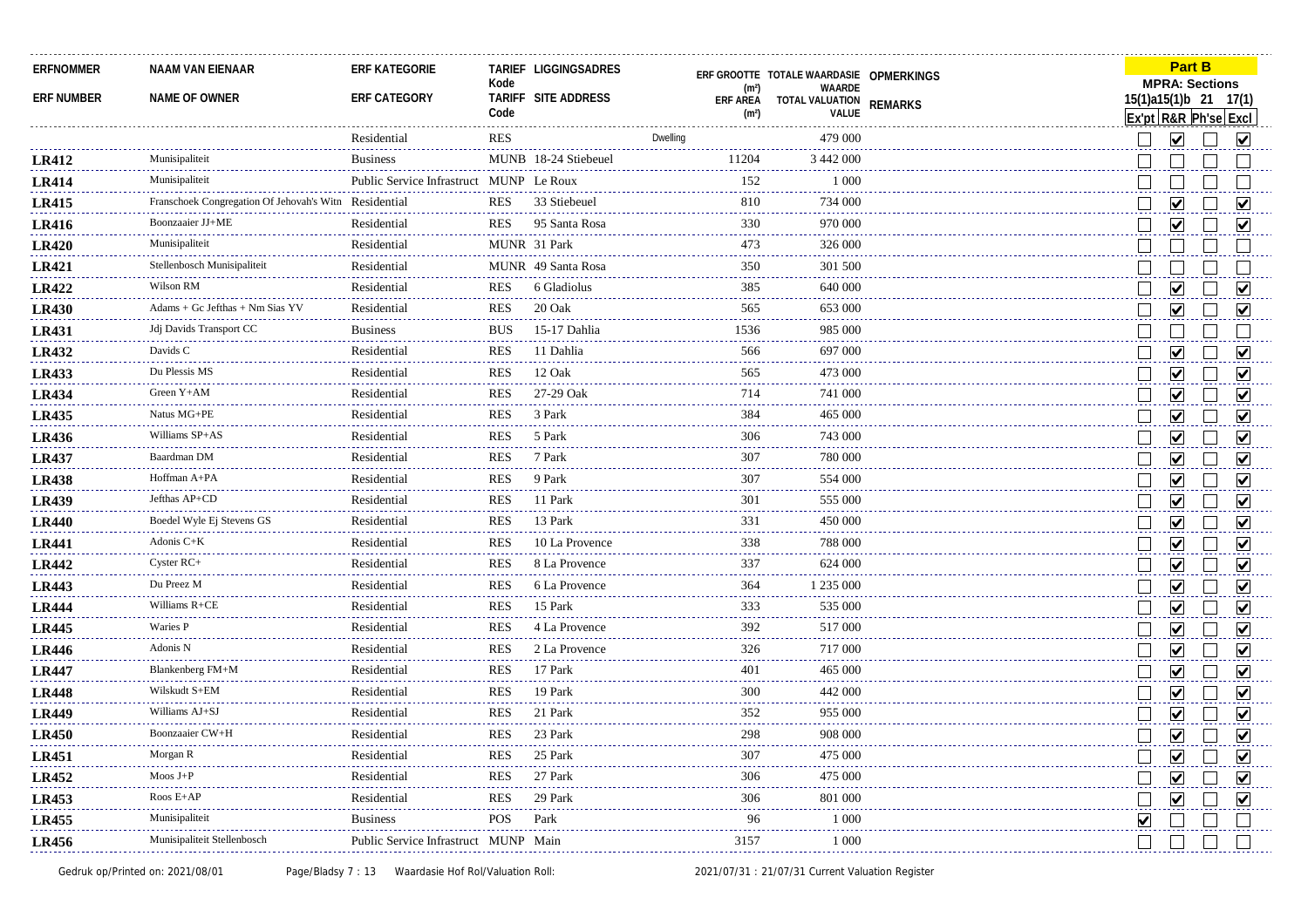| <b>ERFNOMMER</b>  | <b>NAAM VAN EIENAAR</b>           | <b>ERF KATEGORIE</b>                   | Kode       | TARIEF LIGGINGSADRES |                                      | ERF GROOTTE TOTALE WAARDASIE OPMERKINGS |                |    | <b>MPRA: Sections</b>                | <b>Part B</b> |                         |
|-------------------|-----------------------------------|----------------------------------------|------------|----------------------|--------------------------------------|-----------------------------------------|----------------|----|--------------------------------------|---------------|-------------------------|
| <b>ERF NUMBER</b> | NAME OF OWNER                     | ERF CATEGORY                           |            | TARIFF SITE ADDRESS  | (m <sup>2</sup> )<br><b>ERF AREA</b> | WAARDE<br>TOTAL VALUATION               | <b>REMARKS</b> |    | 15(1)a15(1)b 21 17(1)                |               |                         |
|                   |                                   |                                        | Code       |                      | (m <sup>2</sup> )                    | VALUE                                   |                |    | Ex'pt R&R Ph'se Excl                 |               |                         |
| <b>LR457</b>      | Munisipaliteit Stellenbosch       | Public Service Infrastruct MUNP Main   |            |                      | 3946                                 | 1 0 0 0                                 |                |    |                                      |               |                         |
| <b>LR458</b>      | Munisipaliteit Stellenbosch       | Public Service Infrastruct MUNP Keerom |            |                      | 1540                                 | 1 0 0 0                                 |                |    |                                      |               |                         |
| <b>LR459</b>      | Boedel Wyle D Hanekom             | Vacant Residential                     |            | VACR 67 Keerom       | 265                                  | 116 000                                 |                |    |                                      |               |                         |
| <b>LR460</b>      | Jafthas PA+SJ                     | Residential                            | <b>RES</b> | 65 Keerom            | 265                                  | 732 000                                 |                |    | $\vert\bm{\mathsf{v}}\vert$          |               | M                       |
| <b>LR461</b>      | Fortuin A+MM                      | Residential                            | <b>RES</b> | 63 Keerom            | 265                                  | 655 000                                 |                |    | ☑                                    |               | ☑                       |
| <b>LR462</b>      | Boonzaaier GJJ+R                  | Residential                            | <b>RES</b> | 61 Keerom            | 265                                  | 718 000                                 |                |    | $\blacktriangledown$                 |               | ☑                       |
| <b>LR463</b>      | Stevens ETP+D                     | Residential                            | <b>RES</b> | 59 Keerom            | 265                                  | 583 000                                 |                |    | ⊻                                    |               | V                       |
| <b>LR464</b>      | Buys CC                           | Residential                            | <b>RES</b> | 57 Keerom            | 265                                  | 501 000                                 |                |    | ☑                                    |               | ☑                       |
| <b>LR465</b>      | Johnson NJ                        | Residential                            | <b>RES</b> | 41 Hermitage         | 260                                  | 500 000                                 |                |    | ☑                                    |               | ⋁                       |
| LR466             | Whitelane J                       | Residential                            | <b>RES</b> | 43 Hermitage         | 265                                  | 542 000                                 |                |    | ☑                                    |               | M                       |
| <b>LR467</b>      | Manuel JM+LJ                      | Residential                            | <b>RES</b> | 45 Hermitage         | 260                                  | 500 000                                 |                |    | $\overline{\mathbf{v}}$              |               | ☑                       |
| <b>LR468</b>      | Jefthas PA                        | Residential                            | <b>RES</b> | 47 Hermitage         | 260                                  | 591 000                                 |                |    | ☑                                    |               | ⊽                       |
| <b>LR469</b>      | Williams EJA                      | Residential                            | <b>RES</b> | 49 Hermitage         | 260                                  | 500 000                                 |                |    | $\overline{\mathbf{v}}$              |               | ☑                       |
| <b>LR470</b>      | Malies E+GW                       | Residential                            | <b>RES</b> | 14 Hermitage         | 325                                  | 516 000                                 |                |    | ☑                                    |               | ☑                       |
| <b>LR471</b>      | Groenewald REM                    | Residential                            | <b>RES</b> | 12 Hermitage         | 325                                  | 646 000                                 |                |    | ⊻                                    |               | ☑                       |
| <b>LR472</b>      | Davids S                          | Residential                            | <b>RES</b> | 10 Hermitage         | 326                                  | 516 000                                 |                |    | V                                    |               | V                       |
| <b>LR473</b>      | Goliath D                         | Residential                            | <b>RES</b> | 8 Hermitage          | 325                                  | 516 000                                 |                |    | $\overline{\mathbf{v}}$              |               | ☑                       |
| <b>LR474</b>      | Hoffman AJJ+H                     | Residential                            | <b>RES</b> | 6 Hermitage          | 326                                  | 516 000                                 |                |    | $\overline{\mathsf{v}}$              |               | $\overline{\mathsf{v}}$ |
| <b>LR475</b>      | Ravell CJ+E                       | Residential                            | <b>RES</b> | 4 Hermitage          | 325                                  | 897 000                                 |                |    | $\blacktriangledown$                 |               | ☑                       |
| <b>LR476</b>      | Jefthas A                         | Residential                            | <b>RES</b> | 2 Hermitage          | 416                                  | 535 000                                 |                |    | $\blacktriangledown$                 |               | $\overline{\mathsf{v}}$ |
| <b>LR588</b>      | Kleinsmidt J                      | Residential                            | <b>RES</b> | 8 Zinia              | 360                                  | 863 000                                 |                |    | ☑                                    |               | $\overline{\mathbf{v}}$ |
| <b>LR589</b>      | Davids M+LM                       | Residential                            | <b>RES</b> | 6 Zinia              | 395                                  | 535 000                                 |                |    | $\overline{\blacktriangledown}$      |               | $\blacktriangledown$    |
| <b>LR590</b>      | $E$ Du Preez + V Jefthas          | Residential                            | <b>RES</b> | 29 Dahlia            | 552                                  | 504 000                                 |                |    | $\overline{\mathbf{v}}$              |               | $\overline{\mathbf{v}}$ |
| <b>LR591</b>      | Cupido MF                         | Residential                            | <b>RES</b> | 27 Dahlia            | 564                                  | 594 000                                 |                |    | $\blacktriangledown$                 |               | $\blacktriangledown$    |
| LR592             | Davids JDJ                        | Residential                            | <b>RES</b> | 25 Dahlia            | 564                                  | 856 000                                 |                |    | $\overline{\mathsf{v}}$              |               | $\blacktriangledown$    |
| <b>LR593</b>      | Leibrandt C                       | Residential                            | <b>RES</b> | 23 Dahlia            | 563                                  | 624 000                                 |                |    | $\overline{\mathbf{v}}$              |               | $\blacktriangledown$    |
| <b>LR594</b>      | <b>Boonzaaier TF</b>              | Residential                            | <b>RES</b> | 6 Oak                | 558                                  | 989 000                                 |                |    | $\overline{\mathbf{v}}$              |               | ☑                       |
| <b>LR595</b>      | The New Apostolic Church (africa) | <b>Business</b>                        |            | RELIG 2-4 Oak        | 1696                                 | 875 000                                 |                |    |                                      |               | $\blacktriangledown$    |
| <b>LR598</b>      | Jacobs LR+JF                      | Residential                            | <b>RES</b> | 3 Dahlia             | 554                                  | 1410 000                                |                |    | V                                    |               | V                       |
| <b>LR599</b>      | Davids JP+JC                      | Residential                            | <b>RES</b> | 5 Dahlia             | 555                                  | 587 000                                 |                |    | $\vert\!\vert\mathbf{v}\vert\!\vert$ |               | ☑                       |
| <b>LR600</b>      | John JJ                           | Residential                            | <b>RES</b> | 28 Le Roux           | 554                                  | 986 000                                 |                |    | $\blacktriangledown$                 |               | $\overline{\mathsf{v}}$ |
| <b>LR601</b>      | Hendricks K                       | Residential                            | <b>RES</b> | 30 Le Roux           | 564                                  | 629 000                                 |                |    | $\vert\!\vert\mathbf{v}\vert\!\vert$ |               | $\overline{\mathbf{v}}$ |
| LR602             | Jefthas AJJ+C                     | Residential                            | <b>RES</b> | 32 Le Roux           | 563                                  | 589 000                                 |                |    | ☑                                    |               | $\blacktriangledown$    |
| <b>LR603</b>      | Boonzaaier LBR+E                  | Residential                            | <b>RES</b> | 34 Le Roux           | 554                                  | 1 495 000                               |                | I. | $\blacktriangledown$                 |               | $\overline{\mathbf{v}}$ |
|                   |                                   |                                        |            |                      |                                      |                                         |                |    |                                      |               |                         |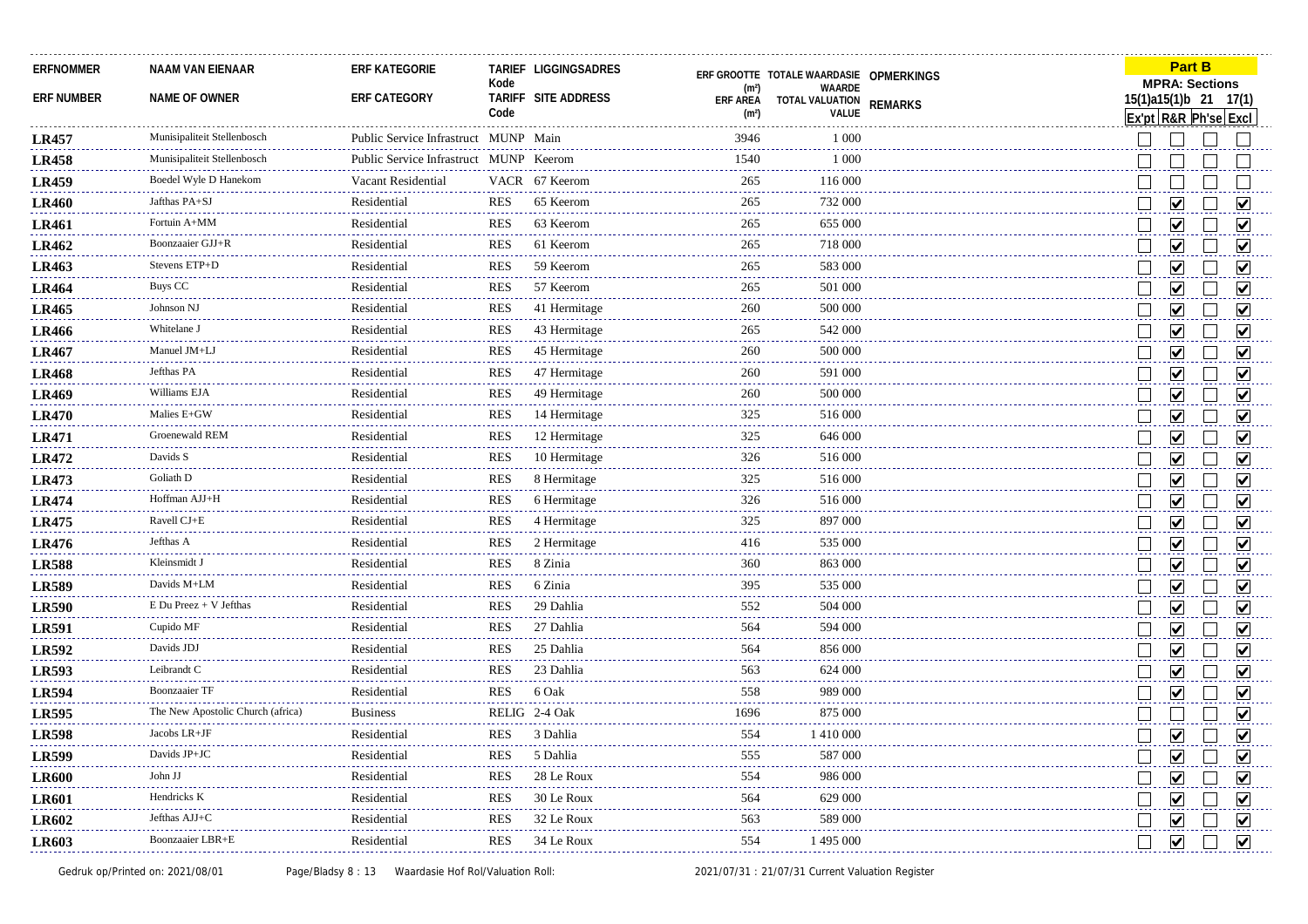| ERFNOMMER         | <b>NAAM VAN EIENAAR</b>                 | <b>ERF KATEGORIE</b> |            | -------------------------<br>TARIEF LIGGINGSADRES |                                      | ERF GROOTTE TOTALE WAARDASIE OPMERKINGS |                | .<br><b>Part B</b>                            |                             |
|-------------------|-----------------------------------------|----------------------|------------|---------------------------------------------------|--------------------------------------|-----------------------------------------|----------------|-----------------------------------------------|-----------------------------|
| <b>ERF NUMBER</b> | NAME OF OWNER                           | ERF CATEGORY         | Kode       | TARIFF SITE ADDRESS                               | (m <sup>2</sup> )                    | WAARDE                                  |                | <b>MPRA: Sections</b>                         |                             |
|                   |                                         |                      | Code       |                                                   | <b>ERF AREA</b><br>(m <sup>2</sup> ) | TOTAL VALUATION<br>VALUE                | <b>REMARKS</b> | 15(1)a15(1)b 21 17(1)<br>Ex'pt R&R Ph'se Excl |                             |
| <b>LR604</b>      | Kleinschmidt J                          | Residential          | RES        | 4-6 Dahlia                                        | 881                                  | 1 355 000                               |                | $\blacktriangledown$                          | V                           |
| <b>LR605</b>      | Heyns ED+HD                             | Residential          | <b>RES</b> | 5 Blossom                                         | 482                                  | 629 000                                 |                | $\blacktriangledown$                          | $\blacktriangledown$        |
| <b>LR606</b>      | Boesen J                                | Residential          | <b>RES</b> | 7 Keerom                                          | 628                                  | 1950000                                 |                | $\blacktriangledown$                          | M                           |
| <b>LR607</b>      | Johnson AJ+PS                           | Residential          | <b>RES</b> | 9 Keerom                                          | 833                                  | 1 355 000                               |                | V                                             | M                           |
| <b>LR609</b>      | Arendse AW+MA                           | Residential          | <b>RES</b> | 101 Santa Rosa                                    | 552                                  | 767 000                                 |                | $\blacktriangledown$                          | V                           |
| <b>LR610</b>      | Arendse NR+PA                           | Residential          | <b>RES</b> | 7 Oak                                             | 535                                  | 820 000                                 |                | $\blacktriangledown$                          | $\blacktriangledown$        |
| <b>LR611</b>      | Boedel Wyle J Carolus                   | Residential          | <b>RES</b> | 47 Santa Rosa                                     | 385                                  | 469 000                                 |                | $\overline{\mathbf{v}}$                       | ☑                           |
| <b>LR612</b>      | Davids C                                | Residential          | <b>RES</b> | 45 Santa Rosa                                     | 345                                  | 499 000                                 |                | $\overline{\mathbf{v}}$                       | $\blacktriangledown$        |
| <b>LR613</b>      | Groenewald SJ+EF                        | Residential          | <b>RES</b> | 43 Santa Rosa                                     | 340                                  | 455 000                                 |                | ⊽                                             | ⊽                           |
| <b>LR614</b>      | Jacobs $J+M$                            | Residential          | <b>RES</b> | 41 Santa Rosa                                     | 342                                  | 300 000                                 |                | ⊽                                             | ☑                           |
| <b>LR615</b>      | Jacobs A                                | Residential          | <b>RES</b> | 39 Santa Rosa                                     | 341                                  | 300 000                                 |                | $\blacktriangledown$                          | ☑                           |
| <b>LR616</b>      | Cameron YKD                             | Residential          | <b>RES</b> | 37 Santa Rosa                                     | 341                                  | 490 000                                 |                | $\vert\!\downarrow\!\mid$                     | M                           |
| <b>LR617</b>      | Diendal M                               | Residential          | <b>RES</b> | 35 Santa Rosa                                     | 345                                  | 300 500                                 |                | ✔                                             | ☑                           |
| <b>LR618</b>      | August W+MM                             | Residential          | <b>RES</b> | 33 Santa Rosa                                     | 341                                  | 300 000                                 |                | $\overline{\mathbf{v}}$                       | $\blacktriangledown$        |
| <b>LR619</b>      | Boonzaaier J<br>.                       | Residential          | <b>RES</b> | 31 Santa Rosa                                     | 342                                  | 300 000                                 |                | ✔                                             | ☑                           |
| <b>LR620</b>      | <b>Boonzaaier JH</b>                    | Residential          | <b>RES</b> | 29 Santa Rosa                                     | 325                                  | 296 500                                 |                | ⊻                                             | $\overline{\mathbf{v}}$     |
| <b>LR621</b>      | Riffel CJ                               | Residential          | <b>RES</b> | 27 Santa Rosa                                     | 356                                  | 303 000                                 |                | $\overline{\mathbf{v}}$                       | ☑                           |
| <b>LR622</b>      | Davids WE+F                             | Residential          | <b>RES</b> | 25 Santa Rosa                                     | 343                                  | 300 500                                 |                | $\blacktriangledown$                          | $\overline{\mathbf{v}}$     |
| LR623             | Fortuin S                               | Residential          | <b>RES</b> | 23 Santa Rosa                                     | 336                                  | 314 000                                 |                | ☑                                             | ☑                           |
| LR624             | Fortuin W                               | Residential          | <b>RES</b> | 21 Santa Rosa                                     | 333                                  | 500 000                                 |                | $\blacktriangledown$                          | $\overline{\mathbf{v}}$     |
| LR625             | Segels C+EMH                            | Residential          | <b>RES</b> | 17 Santa Rosa                                     | 224                                  | 397 000                                 |                | $\overline{\mathbf{v}}$                       | $\blacktriangledown$        |
| <b>LR626</b>      | Van Der Berg HSU                        | Residential          | <b>RES</b> | 16 Santa Rosa                                     | 353                                  | 470 000                                 |                | $\blacktriangledown$                          | ☑                           |
| <b>LR627</b>      | Boedel Wyle G Groenewald                | Residential          | <b>RES</b> | 13 Santa Rosa                                     | 329<br>المالمالما                    | 546 000                                 |                | $\overline{\mathsf{v}}$                       | $\overline{\mathbf{v}}$     |
| <b>LR628</b>      | Muller D+W                              | Residential          | <b>RES</b> | 11 Santa Rosa                                     | 273                                  | 284 500                                 |                | ✔                                             | ☑                           |
| <b>LR629</b>      | Cleophas A                              | Residential          | <b>RES</b> | 9 Santa Rosa                                      | 273<br>لأعامي                        | 494 000                                 |                | $\overline{\mathbf{v}}$                       | ☑                           |
| <b>LR630</b>      | Chirwa KW                               | Residential          | <b>RES</b> | 7 Santa Rosa                                      | 433                                  | 292 000                                 |                | ✔                                             | $\blacktriangledown$        |
| <b>LR631</b>      | Riffel JH                               | Residential          | <b>RES</b> | 36 Santa Rosa                                     | 441                                  | 850 000                                 |                | ⊻                                             | M                           |
| LR632             | Herman GJ                               | Residential          | <b>RES</b> | 34 Santa Rosa                                     | 380                                  | 569 000                                 |                | V                                             | ☑                           |
| <b>LR633</b>      | Sarah Pietersen Trustees + J Groenewald | Residential          | <b>RES</b> | 32 Santa Rosa                                     | 504<br>وعاديا                        | 347 500                                 |                | $\vert\mathbf{v}\vert$                        | $\vert\bm{\mathsf{v}}\vert$ |
| <b>LR634</b>      | PH + CJ Arendse & Other                 | Residential          | <b>RES</b> | 30 Santa Rosa                                     | 351                                  | 275 500                                 |                | $\overline{\mathbf{v}}$                       | $\blacktriangledown$        |
| <b>LR635</b>      | Groenewald HJ                           | Residential          | <b>RES</b> | 28 Santa Rosa                                     | 351                                  | 671 000                                 |                | $\blacktriangledown$                          | $\overline{\mathbf{v}}$     |
| <b>LR636</b>      | Kalmeyer JF                             | Residential          | <b>RES</b> | 26 Santa Rosa                                     | 346                                  | 274 500                                 |                | $\blacktriangledown$                          | $\blacktriangledown$        |
| LR637             | Botha M                                 | Residential          | <b>RES</b> | 24 Santa Rosa                                     | 350                                  | 275 000                                 |                | ⊻                                             | $\blacktriangledown$        |
| <b>LR638</b>      | Davids MJ                               | Residential          | <b>RES</b> | 22 Santa Rosa                                     | 354                                  | 276 000                                 |                | $\blacktriangledown$                          | $\overline{\mathbf{v}}$     |
|                   |                                         |                      |            |                                                   |                                      |                                         |                |                                               |                             |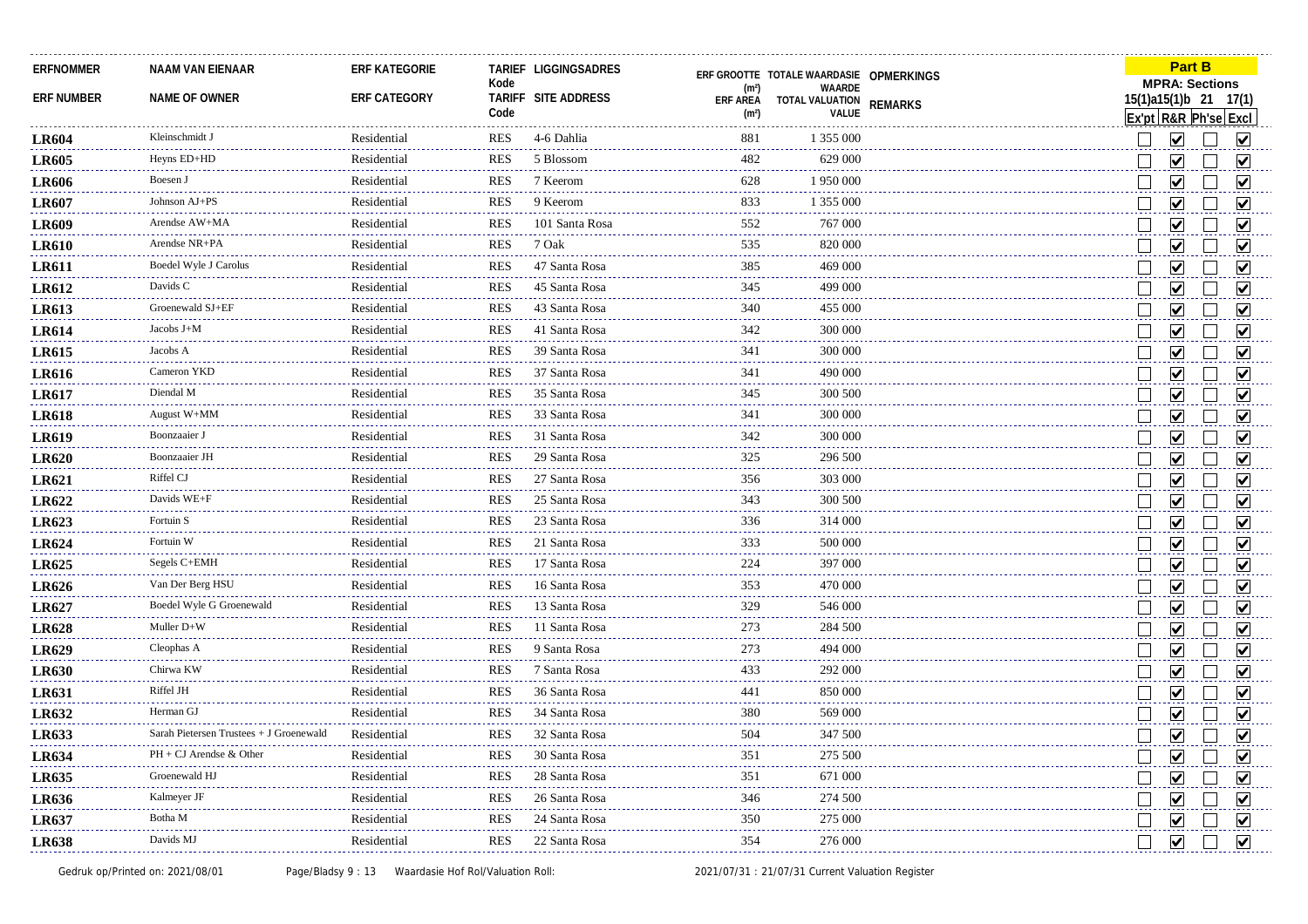| ERFNOMMER         | <b>NAAM VAN EIENAAR</b>      | <b>ERF KATEGORIE</b> |            | TARIEF LIGGINGSADRES |                                                                                                                                                                                                                                                                                                                                                                                                     | ERF GROOTTE TOTALE WAARDASIE OPMERKINGS |                | <b>Part B</b>                        |                         |
|-------------------|------------------------------|----------------------|------------|----------------------|-----------------------------------------------------------------------------------------------------------------------------------------------------------------------------------------------------------------------------------------------------------------------------------------------------------------------------------------------------------------------------------------------------|-----------------------------------------|----------------|--------------------------------------|-------------------------|
| <b>ERF NUMBER</b> | NAME OF OWNER                | ERF CATEGORY         | Kode       | TARIFF SITE ADDRESS  | (m <sup>2</sup> )                                                                                                                                                                                                                                                                                                                                                                                   | WAARDE                                  |                | <b>MPRA: Sections</b>                | 15(1)a15(1)b 21 17(1)   |
|                   |                              |                      | Code       |                      | <b>ERF AREA</b><br>(m <sup>2</sup> )                                                                                                                                                                                                                                                                                                                                                                | TOTAL VALUATION<br>VALUE                | <b>REMARKS</b> |                                      | Ex'pt R&R Ph'se Excl    |
| <b>LR639</b>      | Jacobs $J+G$                 | Residential          | RES        | 20 Santa Rosa        | 352                                                                                                                                                                                                                                                                                                                                                                                                 | 275 500                                 |                | $\blacktriangledown$                 | M                       |
| <b>LR640</b>      | Phillips RA+CE               | Residential          | <b>RES</b> | 18 Santa Rosa        | 300                                                                                                                                                                                                                                                                                                                                                                                                 | 264 000                                 |                | $\blacktriangledown$                 | ☑                       |
| <b>LR641</b>      | Boonzaaier G+C               | Residential          | <b>RES</b> | 16 Santa Rosa        | 393                                                                                                                                                                                                                                                                                                                                                                                                 | 651 000                                 |                | $\vert\!\vert\mathbf{v}\vert\!\vert$ | M                       |
| <b>LR642</b>      | Jefthas SM                   | Residential          | <b>RES</b> | 14 Santa Rosa        | 361                                                                                                                                                                                                                                                                                                                                                                                                 | 277 500                                 |                | V                                    | M                       |
| LR643             | Valentine JA                 | Residential          | <b>RES</b> | 12 Santa Rosa        | 338                                                                                                                                                                                                                                                                                                                                                                                                 | 641 000                                 |                | $\overline{\mathsf{v}}$              | V                       |
| <b>LR644</b>      | Leibrandt G                  | Residential          | <b>RES</b> | 10 Santa Rosa        | 313                                                                                                                                                                                                                                                                                                                                                                                                 | 312 500                                 |                | $\blacktriangledown$                 | $\blacktriangledown$    |
| <b>LR645</b>      | Spitzberg Inv (Pty) Lto      | Residential          | <b>RES</b> | 8 Santa Rosa         | 379                                                                                                                                                                                                                                                                                                                                                                                                 | 281 000                                 |                | ⊻                                    | $\blacktriangledown$    |
| <b>LR646</b>      | Jacobs J+M                   | Residential          | <b>RES</b> | 6 Santa Rosa         | 348                                                                                                                                                                                                                                                                                                                                                                                                 | 274 500                                 |                | ☑                                    | $\blacktriangledown$    |
| <b>LR647</b>      | Jefthas DJ                   | Residential          | <b>RES</b> | 4 Santa Rosa         | 350                                                                                                                                                                                                                                                                                                                                                                                                 | 492 000                                 |                | $\vert\!\vert\mathbf{v}\vert\!\vert$ | M                       |
| <b>LR648</b>      | Goliath R                    | Residential          | <b>RES</b> | 2 Santa Rosa         | 338                                                                                                                                                                                                                                                                                                                                                                                                 | 299 000                                 |                | $\vert\!\downarrow\!\mid$            | ⋈                       |
| <b>LR649</b>      | Boonzaaier FS+J              | Residential          | <b>RES</b> | 83 Santa Rosa        | 340                                                                                                                                                                                                                                                                                                                                                                                                 | 502 000                                 |                | $\overline{\mathsf{v}}$              | ☑                       |
| <b>LR650</b>      | Jefthas GJ                   | Residential          | <b>RES</b> | 81 Santa Rosa        | 354                                                                                                                                                                                                                                                                                                                                                                                                 | 276 000                                 |                | $\overline{\mathsf{v}}$              | ⊽                       |
| <b>LR651</b>      | Juries GR                    | Residential          | <b>RES</b> | 79 Santa Rosa        | 350                                                                                                                                                                                                                                                                                                                                                                                                 | 301 500                                 |                | $\overline{\mathbf{v}}$              | ☑                       |
| <b>LR652</b>      | Williams A+D                 | Residential          | <b>RES</b> | 77 Santa Rosa        | 360                                                                                                                                                                                                                                                                                                                                                                                                 | 323 000                                 |                | $\overline{\mathbf{v}}$              | ☑                       |
| <b>LR653</b>      | Meriewan M                   | Residential          | <b>RES</b> | 75 Santa Rosa        | 342                                                                                                                                                                                                                                                                                                                                                                                                 | 300 000                                 |                | $\blacktriangledown$                 | M                       |
| <b>LR654</b>      | Davids D                     | Residential          | <b>RES</b> | 73 Santa Rosa        | 347                                                                                                                                                                                                                                                                                                                                                                                                 | 301 000                                 |                | $\blacktriangledown$                 | M                       |
| <b>LR655</b>      | Davids H                     | Residential          | <b>RES</b> | 71 Santa Rosa        | 355                                                                                                                                                                                                                                                                                                                                                                                                 | 302 500                                 |                | $\blacktriangledown$                 | $\blacktriangledown$    |
| <b>LR656</b>      | Petrus RD                    | Residential          | <b>RES</b> | 69 Santa Rosa        | 314                                                                                                                                                                                                                                                                                                                                                                                                 | 340 000                                 |                | $\overline{\mathsf{v}}$              | $\overline{\mathbf{v}}$ |
| <b>LR657</b>      | Jefthas DS<br><u>.</u>       | Residential          | <b>RES</b> | 67 Santa Rosa        | 389                                                                                                                                                                                                                                                                                                                                                                                                 | 785 000                                 |                | $\overline{\mathbf{v}}$              | $\overline{\mathbf{v}}$ |
| <b>LR658</b>      | Jefthas TJ+AF                | Residential          | <b>RES</b> | 65 Santa Rosa        | 352                                                                                                                                                                                                                                                                                                                                                                                                 | 667 000                                 |                | $\blacktriangledown$                 | ☑                       |
| <b>LR659</b>      | Williams P                   | Residential          | <b>RES</b> | 63 Santa Rosa        | 350                                                                                                                                                                                                                                                                                                                                                                                                 | 489 000                                 |                | ☑                                    | $\overline{\mathbf{v}}$ |
| <b>LR660</b>      | Jafthas DFJ                  | Residential          | <b>RES</b> | 61 Santa Rosa        | 370                                                                                                                                                                                                                                                                                                                                                                                                 | 613 000                                 |                | $\overline{\mathbf{v}}$              | ☑                       |
| <b>LR661</b>      | Buys JC+CJ                   | Residential          | <b>RES</b> | 59 Santa Rosa        | 330                                                                                                                                                                                                                                                                                                                                                                                                 | 316 500                                 |                | $\overline{\mathsf{v}}$              | $\blacktriangledown$    |
| <b>LR662</b>      | Jefthas JAS                  | Residential          | <b>RES</b> | 57 Santa Rosa        | 356<br>د د د د .                                                                                                                                                                                                                                                                                                                                                                                    | 349 000                                 |                | $\blacktriangledown$                 | ☑                       |
| <b>LR663</b>      | Jephtha HM                   | Residential          | <b>RES</b> | 55 Santa Rosa        | 348                                                                                                                                                                                                                                                                                                                                                                                                 | 488 000                                 |                | ⊻                                    | $\blacktriangledown$    |
| <b>LR664</b>      | Kellerman H                  | Residential          | <b>RES</b> | 53 Santa Rosa        | 349<br>$- - - -$                                                                                                                                                                                                                                                                                                                                                                                    | 301 500                                 |                | $\blacktriangledown$                 | $\overline{\mathbf{v}}$ |
| LR665             | Joseph M                     | Residential          | <b>RES</b> | 51 Santa Rosa        | 332                                                                                                                                                                                                                                                                                                                                                                                                 | 328 500                                 |                | $\overline{\mathbf{v}}$              | $\triangledown$         |
| <b>LR666</b>      | Van Wyk W                    | Residential          | <b>RES</b> | 49 Santa Rosa        | 521<br>$\frac{1}{2} \frac{1}{2} \frac{1}{2} \frac{1}{2} \frac{1}{2} \frac{1}{2} \frac{1}{2} \frac{1}{2} \frac{1}{2} \frac{1}{2} \frac{1}{2} \frac{1}{2} \frac{1}{2} \frac{1}{2} \frac{1}{2} \frac{1}{2} \frac{1}{2} \frac{1}{2} \frac{1}{2} \frac{1}{2} \frac{1}{2} \frac{1}{2} \frac{1}{2} \frac{1}{2} \frac{1}{2} \frac{1}{2} \frac{1}{2} \frac{1}{2} \frac{1}{2} \frac{1}{2} \frac{1}{2} \frac{$ | 335 500                                 |                | ⊻                                    | $\blacktriangledown$    |
| <b>LR667</b>      | <b>Blaauw H</b>              | Residential          | <b>RES</b> | 85 Santa Rosa        | 377                                                                                                                                                                                                                                                                                                                                                                                                 | 781 000                                 |                | ⊻                                    | $\blacktriangledown$    |
| <b>LR668</b>      | Walters J                    | Residential          | <b>RES</b> | 87 Santa Rosa        | 370                                                                                                                                                                                                                                                                                                                                                                                                 | 306 000                                 |                | $\blacktriangledown$                 | $\vert\mathbf{v}\vert$  |
| <b>LR669</b>      | Fredericks DE+CM<br><u>.</u> | Residential          | <b>RES</b> | Santa Rosa           | 302                                                                                                                                                                                                                                                                                                                                                                                                 | 493 000                                 |                | $\blacktriangledown$                 | $\vert\mathbf{v}\vert$  |
| <b>LR670</b>      | Natus Wyle Mg & Es           | Residential          | <b>RES</b> | 2 Le Roux            | 197<br>.                                                                                                                                                                                                                                                                                                                                                                                            | 238 000                                 |                | $\blacktriangledown$                 | $\blacktriangledown$    |
| LR671             | Williams MS+RW               | Residential          | <b>RES</b> | 12 Le Roux           | 221<br>.                                                                                                                                                                                                                                                                                                                                                                                            | 799 000                                 |                | ⊻                                    | $\overline{\mathsf{v}}$ |
| <b>LR672</b>      | Sampson GH                   | Residential          | <b>RES</b> | 10 Le Roux           | 313                                                                                                                                                                                                                                                                                                                                                                                                 | 343 500                                 |                | $\blacktriangledown$                 | $\overline{\mathbf{v}}$ |
|                   |                              |                      |            |                      |                                                                                                                                                                                                                                                                                                                                                                                                     |                                         |                |                                      |                         |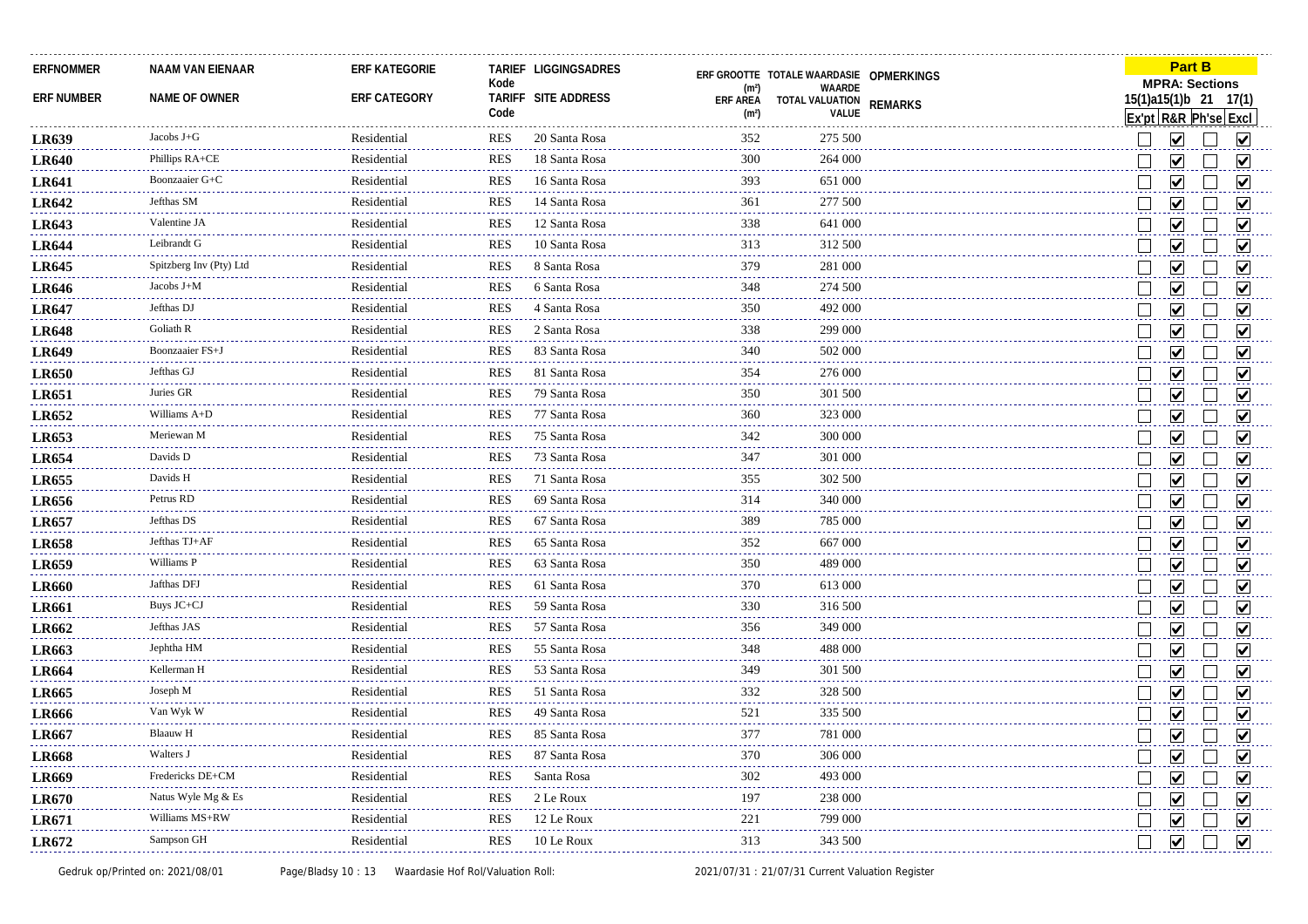| <b>ERFNOMMER</b>  | <b>NAAM VAN EIENAAR</b> | <b>ERF KATEGORIE</b> | Kode       | TARIEF LIGGINGSADRES | (m <sup>2</sup> )                    | ERF GROOTTE TOTALE WAARDASIE OPMERKINGS<br>WAARDE |                | <b>Part B</b><br><b>MPRA: Sections</b>        |                         |
|-------------------|-------------------------|----------------------|------------|----------------------|--------------------------------------|---------------------------------------------------|----------------|-----------------------------------------------|-------------------------|
| <b>ERF NUMBER</b> | NAME OF OWNER           | ERF CATEGORY         | Code       | TARIFF SITE ADDRESS  | <b>ERF AREA</b><br>(m <sup>2</sup> ) | TOTAL VALUATION<br><b>VALUE</b>                   | <b>REMARKS</b> | 15(1)a15(1)b 21 17(1)<br>Ex'pt R&R Ph'se Excl |                         |
| <b>LR673</b>      | Goliath LM+LH           | Residential          | <b>RES</b> | 91 Santa Rosa        | 394                                  | 639 000                                           |                | $\blacktriangledown$                          | M                       |
| <b>LR674</b>      | Hoffman MJ+A            | Residential          | <b>RES</b> | 89 Santa Rosa        | 404                                  | 313 000                                           |                | ▽                                             | M                       |
| LR675             | Arendse C+M             | Residential          | <b>RES</b> | 97 Santa Rosa        | 247                                  | 251 500                                           |                | $\vert\!\vert\mathbf{v}\vert\!\vert$          | V                       |
| LR676             | Groenewald J+R          | Residential          | <b>RES</b> | 99 Santa Rosa        | 225                                  | 539 000                                           |                | $\vert\bm{\mathsf{v}}\vert$                   | M                       |
| LR677             | Van Neel D+M            | Residential          | <b>RES</b> | 38 Santa Rosa        | 299                                  | 524 000                                           |                | ⊽                                             | V                       |
| LR678             | Johannes A+NM           | Residential          | <b>RES</b> | 40 Santa Rosa        | 260                                  | 281 500                                           |                | ☑                                             | ☑                       |
| LR679             | Groenewald DR           | Residential          | <b>RES</b> | 42 Santa Rosa        | 270                                  | 299 000                                           |                | ☑                                             | V                       |
| <b>LR680</b>      | Moses HE                | Residential          | <b>RES</b> | 44 Santa Rosa        | 277                                  | 285 500                                           |                | $\overline{\mathbf{v}}$                       | ☑                       |
| <b>LR681</b>      | Fredericks R            | Residential          | <b>RES</b> | 46 Santa Rosa        | 401                                  | 312 000                                           |                | ☑                                             | M                       |
| <b>LR682</b>      | Botha M                 | Residential          | <b>RES</b> | 48 Santa Rosa        | 376                                  | 307 500                                           |                | $\vert\!\vert\mathbf{v}\vert\!\vert$          | M                       |
| <b>LR683</b>      | Jacobs V+SC             | Residential          | <b>RES</b> | 50 Santa Rosa        | 380                                  | 480 000                                           |                | ☑                                             | ☑                       |
| <b>LR684</b>      | Grootetjie HJ           | Residential          | <b>RES</b> | 52 Santa Rosa        | 381                                  | 308 500                                           |                | $\overline{\mathsf{v}}$                       | ☑                       |
| <b>LR685</b>      | Mienies J+RL            | Residential          | <b>RES</b> | 54 Santa Rosa        | 372                                  | 306 000                                           |                | ☑                                             | V                       |
| <b>LR686</b>      | Bougaardt CJ+MF         | Residential          | <b>RES</b> | 56 Santa Rosa        | 405                                  | 358 500                                           |                | ⊻                                             | $\vert\mathbf{v}\vert$  |
| <b>LR687</b>      | Jantjies B+A            | Residential          | <b>RES</b> | 58 Santa Rosa        | 409                                  | 457 000                                           |                | $\blacktriangledown$                          | $\blacktriangledown$    |
| <b>LR688</b>      | Hendricks MJ            | Residential          | <b>RES</b> | 60 Santa Rosa        | 419                                  | 523 000                                           |                | $\blacktriangledown$                          | M                       |
| <b>LR689</b>      | Blankenberg DGC+B       | Residential          | <b>RES</b> | 62 Santa Rosa        | 416                                  | 529 000                                           |                | $\overline{\mathbf{v}}$                       | ☑                       |
| <b>LR690</b>      | Hendricks FL+J          | Residential          | <b>RES</b> | 64 Santa Rosa        | 405                                  | 646 000                                           |                | ☑                                             | ☑                       |
| LR691             | Pietersen L             | Residential          | <b>RES</b> | 66 Santa Rosa        | 348                                  | 301 500                                           |                | $\overline{\mathbf{v}}$                       | $\overline{\mathsf{v}}$ |
| <b>LR692</b>      | Davids DJ+RJ            | Residential          | <b>RES</b> | 68 Santa Rosa        | 350                                  | 508 000                                           |                | $\overline{\mathsf{v}}$                       | ☑                       |
| <b>LR693</b>      | Jefthas E               | Residential          | <b>RES</b> | 70 Santa Rosa        | 365                                  | 647 000                                           |                | ☑                                             | $\blacktriangledown$    |
| <b>LR694</b>      | Roos HJ+EM              | Residential          | <b>RES</b> | 72 Santa Rosa        | 378                                  | 1 080 000                                         |                | $\overline{\mathbf{v}}$                       | ☑                       |
| <b>LR695</b>      | Arendse $J+S$           | Residential          | <b>RES</b> | 9 Oak                | 349                                  | 301 500                                           |                | $\overline{\mathbf{v}}$                       | ☑                       |
| <b>LR696</b>      | Stevens DE+DH           | Residential          | <b>RES</b> | 11 Oak               | 357<br>$\omega$ is $\omega$ in       | 303 000                                           |                | $\blacktriangledown$                          | $\blacktriangledown$    |
| <b>LR697</b>      | Lapperts S+E            | Residential          | <b>RES</b> | 15 Oak               | 392                                  | 1 640 000                                         |                | $\overline{\mathsf{v}}$                       | M                       |
| <b>LR698</b>      | Jefthas VW+DM           | Residential          | <b>RES</b> | 17 Oak               | 401                                  | 577 000                                           |                | $\overline{\mathbf{v}}$                       | ☑                       |
| <b>LR699</b>      | Jacobs RP               | Residential          | <b>RES</b> | 19 Oak               | 380                                  | 557 000                                           |                | $\overline{\blacktriangledown}$               | ☑                       |
| <b>LR700</b>      | Goliath JAR             | Residential          | <b>RES</b> | 21 Oak               | 387<br>2222                          | 309 500                                           |                | $\blacktriangledown$                          | ☑                       |
| <b>LR701</b>      | Williams EK             | Residential          | <b>RES</b> | 23 Oak               | 365                                  | 565 000                                           |                | $\blacktriangledown$                          | M                       |
| <b>LR702</b>      | Smiles B+LD             | Residential          | <b>RES</b> | 25 Oak               | 363                                  | 507 000                                           |                | $\vert\bm{\mathsf{v}}\vert$                   | M                       |
| <b>LR703</b>      | Sampson HM              | Residential          | <b>RES</b> | 31 Oak               | 355                                  | 470 000                                           |                | $\vert\mathbf{v}\vert$                        | M                       |
| <b>LR704</b>      | Pheiffer WG+DJ          | Residential          | <b>RES</b> | 33 Oak               | 387<br>$\sim$ $\sim$ $\sim$ $\sim$   | 543 000                                           |                | $\overline{\mathbf{v}}$                       | $\blacktriangledown$    |
| <b>LR705</b>      | <b>Boonzaaier RM</b>    | Residential          | <b>RES</b> | 93 Santa Rosa        | 328                                  | 578 000                                           |                | $\blacktriangledown$                          | $\overline{\mathbf{v}}$ |
| LR706             | Benjamin MN             | Vacant Residential   |            | VACR 9 Dahlia        | 509                                  | 167 000                                           |                |                                               |                         |
|                   |                         |                      |            |                      |                                      |                                                   |                |                                               |                         |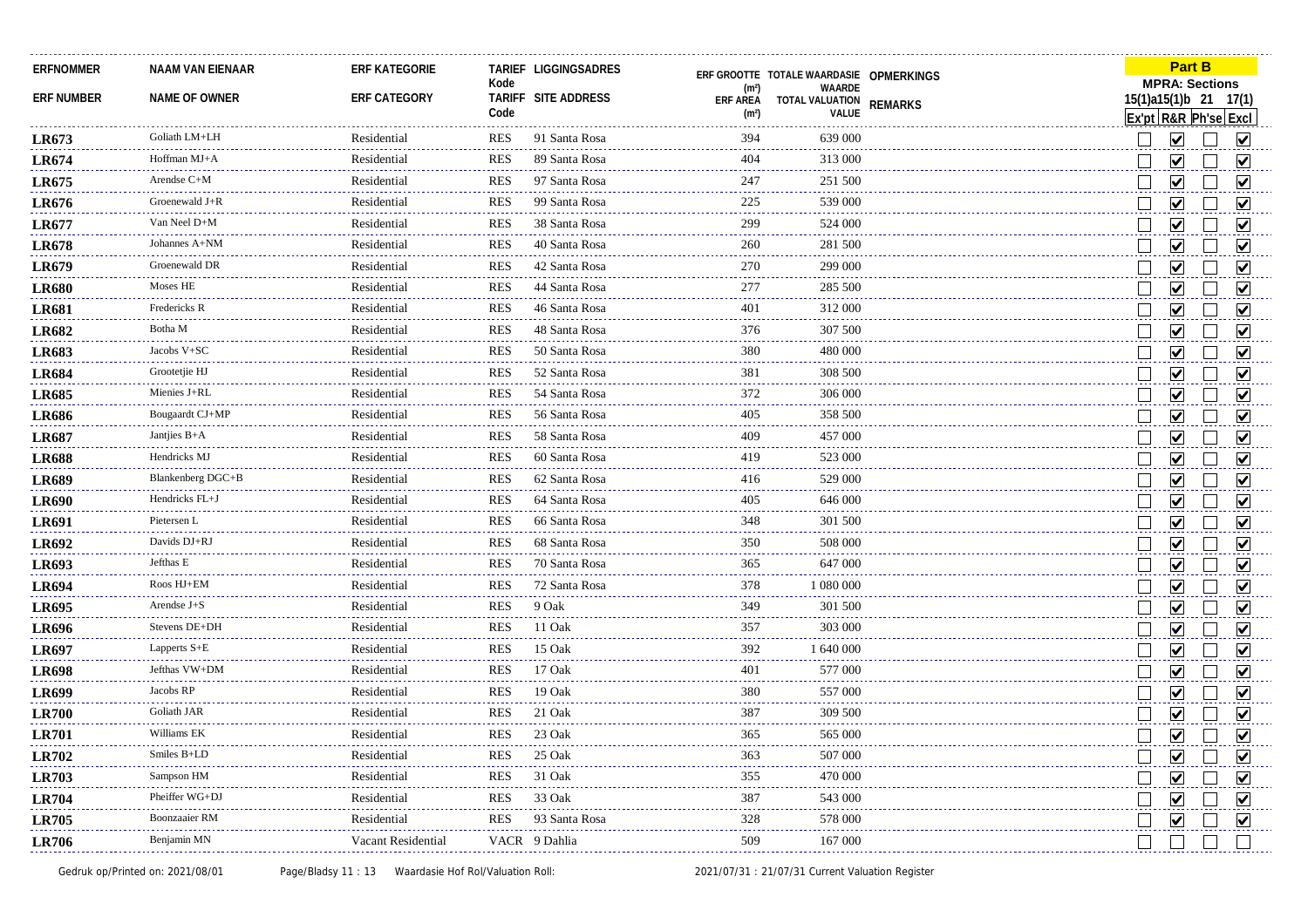| NAAM VAN EIENAAR<br>NAME OF OWNER | <b>ERF KATEGORIE</b><br><b>ERF CATEGORY</b> | Kode<br>Code |                                                                      | (m <sup>2</sup> )<br><b>ERF AREA</b><br>(m <sup>2</sup> )                              | WAARDE<br>VALUE |          |                                                                    |  |                                                           |
|-----------------------------------|---------------------------------------------|--------------|----------------------------------------------------------------------|----------------------------------------------------------------------------------------|-----------------|----------|--------------------------------------------------------------------|--|-----------------------------------------------------------|
| Jacobs W+FV                       | Residential                                 | <b>RES</b>   | 49a Keerom                                                           | 479                                                                                    | 843 000         |          |                                                                    |  |                                                           |
| Carolus RC                        | Residential                                 | <b>RES</b>   | 14 Dahlia                                                            | 565                                                                                    | 712 000         |          |                                                                    |  |                                                           |
| Williams MA+LL                    | Residential                                 | <b>RES</b>   | 12 Dahlia                                                            | 565                                                                                    | 495 000         |          |                                                                    |  |                                                           |
| Arendse I+SN                      | Residential                                 | <b>RES</b>   | 11 Blossom                                                           | 565                                                                                    | 385 000         |          |                                                                    |  |                                                           |
| Arendse PE                        | Residential                                 | <b>RES</b>   | 13 Blossom                                                           | 565                                                                                    | 675 000         |          |                                                                    |  |                                                           |
| Williams S                        | Residential                                 | <b>RES</b>   | 2 Park                                                               |                                                                                        | 560 000         |          |                                                                    |  |                                                           |
| Munisipaliteit                    |                                             |              |                                                                      |                                                                                        | 1 000           |          |                                                                    |  |                                                           |
| Davids $IA+C$                     | Residential                                 | <b>RES</b>   | 24 Oak                                                               | 566                                                                                    | 640,000         |          |                                                                    |  |                                                           |
| Du Preez R+M                      | Residential                                 | <b>RES</b>   | 44 Keerom                                                            | 297                                                                                    | 710 000         |          |                                                                    |  |                                                           |
| September CD+MA                   | Residential                                 | <b>RES</b>   | 6 Park                                                               | 322                                                                                    | 706 000         |          |                                                                    |  |                                                           |
| Hoffman AJ+MJ                     | Residential                                 | <b>RES</b>   | 8a Park                                                              | 495                                                                                    | 1 025 000       |          |                                                                    |  |                                                           |
| Davids JJ                         | Residential                                 | <b>RES</b>   | 1 Oak                                                                | 565                                                                                    | 615 000         |          |                                                                    |  |                                                           |
| Hoffman RM+JC                     | Residential                                 | <b>RES</b>   | Le Roux                                                              | 1091                                                                                   | l 120.000       |          |                                                                    |  |                                                           |
| Leibrandt J                       | Residential                                 | <b>RES</b>   | 37 Oak                                                               | 152                                                                                    | 724 000         |          |                                                                    |  |                                                           |
| Leibrandt J+EF                    | Residential                                 | <b>RES</b>   | 35 Oak                                                               | 498                                                                                    | 772 000         |          |                                                                    |  |                                                           |
| Moses W                           | Residential                                 | <b>RES</b>   | 33a Stiebeuel                                                        | 481                                                                                    | 1 365 000       |          |                                                                    |  |                                                           |
| Witzenberg Properties (Pty) Ltd   | Residential                                 | <b>RES</b>   | 1 Oak                                                                | 564                                                                                    | 872.000         |          |                                                                    |  |                                                           |
| Mandipart (Pty) Ltd               | <b>Business</b>                             | <b>BUS</b>   | Main                                                                 | 1380                                                                                   | 1 152 000       |          |                                                                    |  |                                                           |
|                                   |                                             |              | Stiebeuel                                                            | 1151                                                                                   | 2 3 1 5 0 0 0   |          |                                                                    |  |                                                           |
|                                   | ----------------------------------          |              | Provincial Government Of The Western Cap Public Service Purposes PSP | TARIEF LIGGINGSADRES<br>TARIFF SITE ADDRESS<br>Public Service Infrastruct MUNP Le Roux |                 | 376<br>. | ERF GROOTTE TOTALE WAARDASIE OPMERKINGS<br>TOTAL VALUATION REMARKS |  | <b>Part B</b><br><b>MPRA: Sections</b><br>15(1)a15(1)b 21 |

**Sub Totals LR Le Roux (Groendal) Erven Count** 389 345576 305 056 000